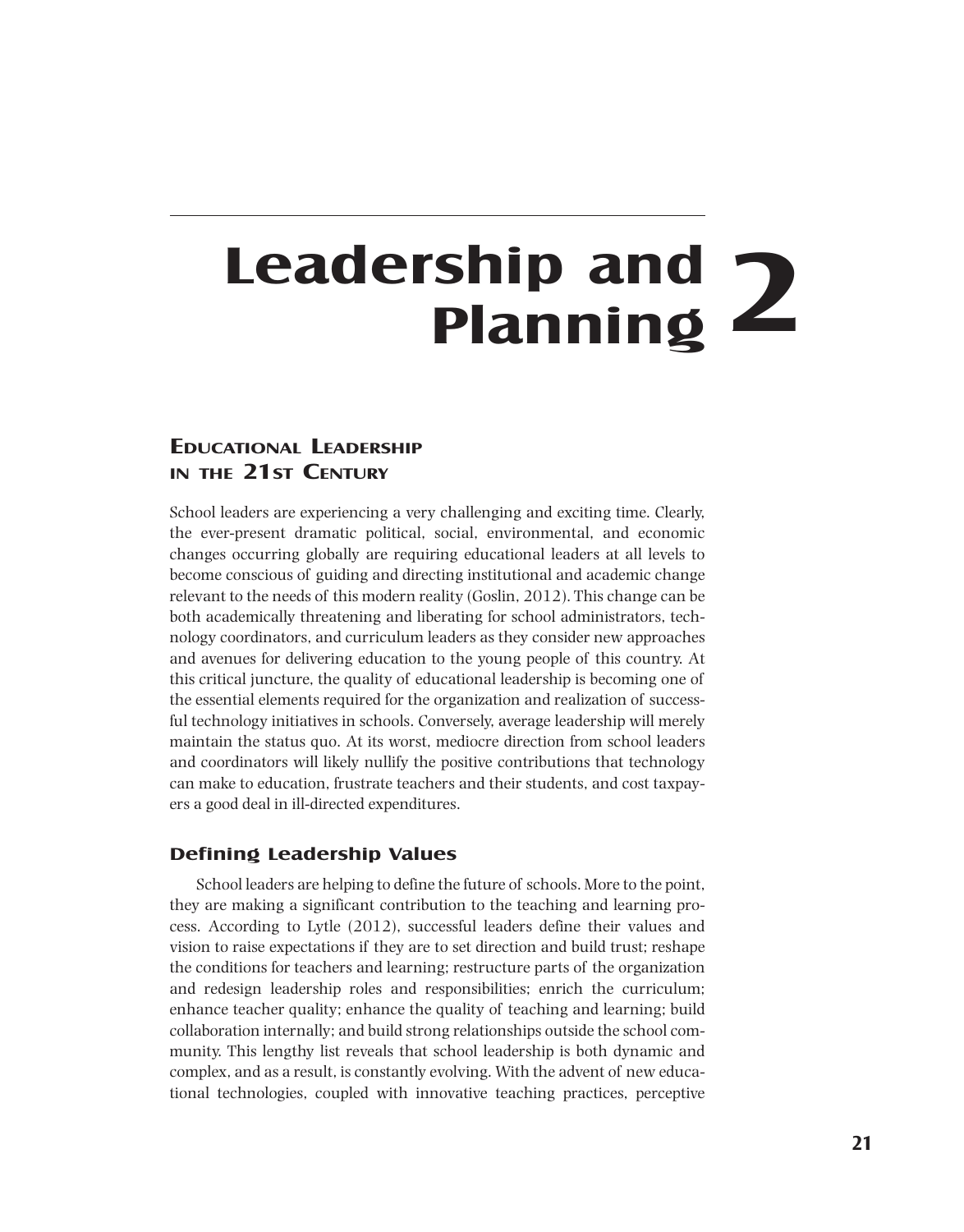#### 22 PLANNING FOR TECHNOLOGY

school leaders are becoming more adept at guiding schools through this dynamic learning environment. Individual school administrators who have the foresight required to create and sustain leading-edge technology programs are certainly worthy of the encouragement and recognition extended by their communities and peers. Through time, energy, and commitment, these visionary leaders are investing in a renewed vision of schooling that can have broader implications for the larger educational community. These are the school leaders who are developing and maintaining technology programs and plans of exceptional quality. At the beginning point in developing exceptional technology programs, school leaders and technology coordinators should attempt to answer four basic questions:

- 1. What equipment or applications are required to make the improvements we wish to see in the student-centered learning environments of our schools?
- 2. Why do we want to commit a great deal of time and money to this initiative for specific technological changes, and are our motives focused on improving student learning?
- 3. Who is the best person to lead the technological initiative we are considering?
- 4. Who will be best suited to assess and maintain the quality of technology programs after the initial stages of implementation are completed?

Without a doubt, quality leadership involves a unique human ability. This means a successful leader must be able to anticipate change and adapt administrative roles and responsibilities to meet the needs of teachers and students. As part of this process, school leaders must be able to work within a structured organizational framework. This also means knowing how to effectively integrate innovative educational technologies. With this being said, today's management and instructional skills currently require individuals who are flexible and can handle a good deal of change. This flexibility and this adaptability are extremely useful because they allow school leaders to shift from a purely managerial focus to an instructional teacher-learner leadership approach. Additionally, a ranking of the top characteristics of ethical educational leaders are shown in Box 2.1.

## BOX 2.1. TOP CHARACTERISTICS OF ETHICAL EDUCATIONAL LEADERS IN ORDER OF IMPORTANCE

- 1. Honest
- 2. Positive
- 3. Caring/Considerate
- 4. Fair
- 5. Professional/Knowledgeable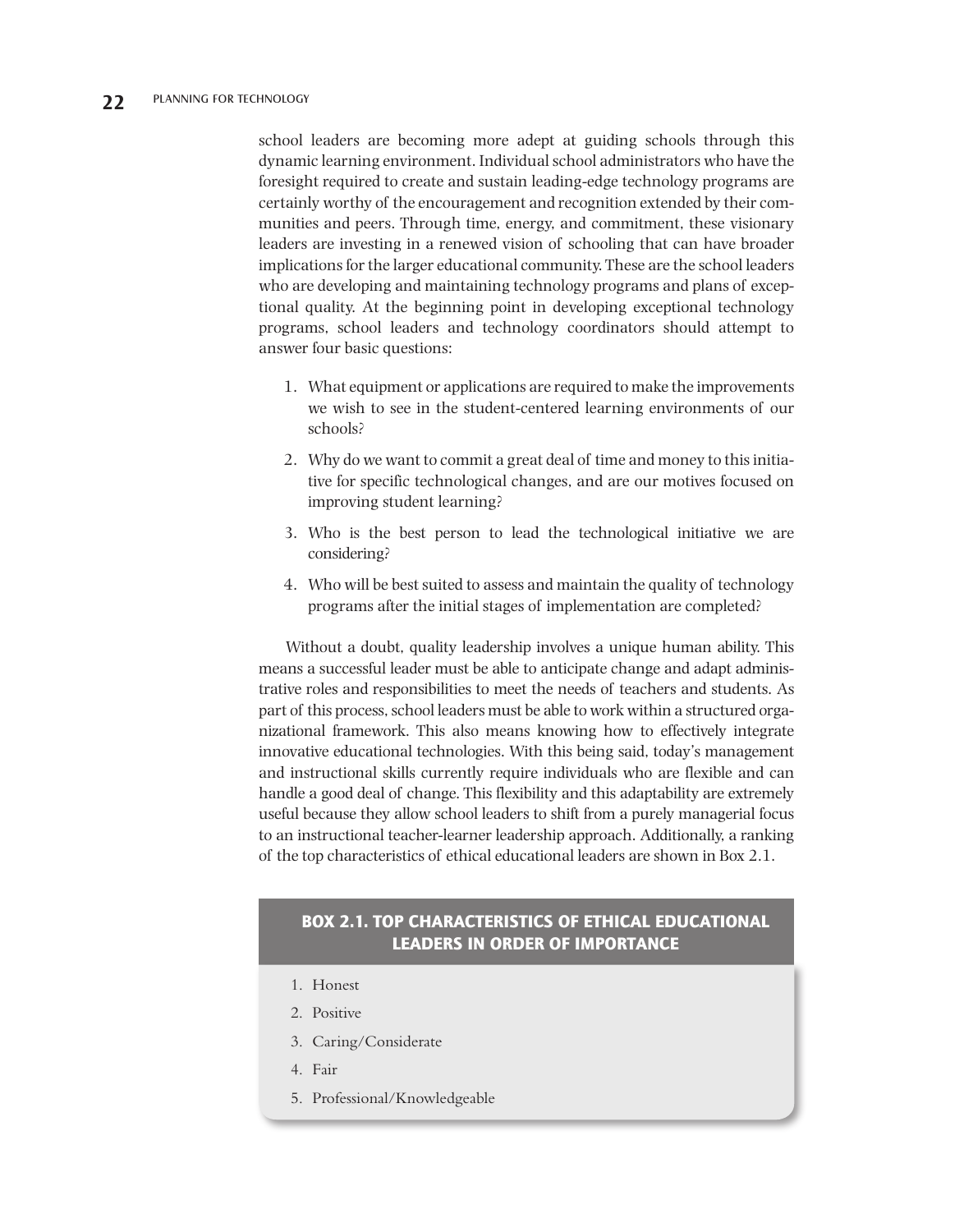- 6. Trustworthy/Reliable
- 7. Consistent
- 8. Respectful
- 9. Open-minded
- 10. Kind/Friendly
- 11. Listener
- 12. High expectations/Standards
- 13. Accessible/Available

*Source:* National Council of Professors of Educational Administration (n.d.).

#### **Leadership and Integrity**

Perhaps the most critical aspect of quality leadership involves integrity and ethics. Today's school leaders and technology coordinators must act with integrity, fairness, and ethics. When we lose our integrity, we lose our effectiveness. As an administrator, one needs to act consistently and treat all people equitably. Thus, leaders need to show stakeholders in a school and community that they genuinely respect and care about them. Stakeholders need to know that a leader exhibits outstanding character, values honor, and is driven by an unending passion to reach a vision of excellence. Covey (2006), in his book *The Speed of Trust,* ties this concept to the roots of a tree. He stated that even though the roots of a tree are underground and not visible most of the time, they are vital to the nourishment, strength, stability, and growth of the entire tree. Likewise, educational leaders, who do not have strong roots, and thus are withering on the inside, will soon be exposed on the outside. Covey continued defining integrity by saying that, for most people, integrity means honesty. Though some do not consciously realize it, honesty includes not only telling the truth, but also leaving the right impression. It is possible to tell the truth, but leave the wrong impression.

Most school administrators and technology coordinators would describe themselves as being honest. However, many staff members do not believe their administrators and directors are honest or communicate honestly. So, how does one go about increasing his or her integrity? The answer may be in school leaders and technology coordinators taking time to reflect on what degree of integrity they presently possess (see Exhibit 2.1). This is the first step of being truthful. Inherently, most of us know the difference between right and wrong, and we need to evaluate our inner thoughts on *how honest are we with our fellow man.*

Results from the Research from the Schools of Integrity project by Mirk (2009) identified openness, honesty, relationship building, and constant rigorous reflection as key elements in schools that successfully balance academic rigor with ethical development. The Institute for Global Ethics (2006) translated those findings and interviewed six secondary school leaders who were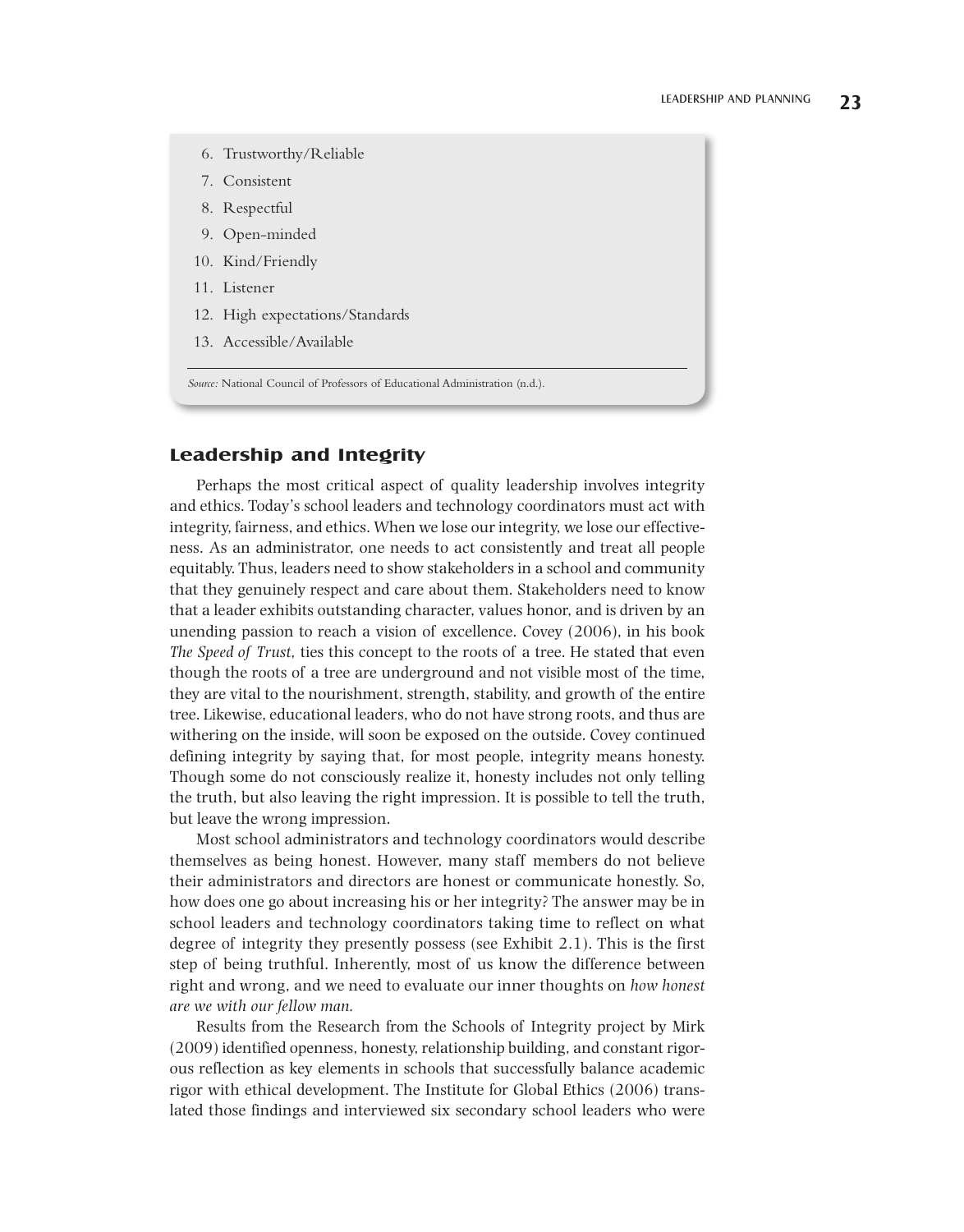| Exhibit 2.1 Self-Reflective Integrity Assessment                                                                                                                   |               |                     |                  |  |
|--------------------------------------------------------------------------------------------------------------------------------------------------------------------|---------------|---------------------|------------------|--|
| Self-reflective integrity assess-<br>ment. Place a check ( $\checkmark$ ) mark by<br>those items that you always do,<br>do most of the time, or just<br>sometimes. | <b>Always</b> | Most of the<br>time | <b>Sometimes</b> |  |
| I indisputably try to be honest in<br>all my interactions with others.                                                                                             |               |                     |                  |  |
| I typically "walk my talk."                                                                                                                                        |               |                     |                  |  |
| I am clear on my values.                                                                                                                                           |               |                     |                  |  |
| I feel comfortable in standing up<br>for my values.                                                                                                                |               |                     |                  |  |
| I am open to the possibility of<br>learning new truths that may<br>cause me to rethink issues or<br>even redefine my values.                                       |               |                     |                  |  |

*Source:* Covey (2006).

recommended on their solid reputations of integrity to learn how ethics and values contribute to leadership effectiveness. Those leaders offered five key recommendations listed below:

- Lead from your core values. Deeply held values become an operating platform that works in two directions: compelling constant internal alignment and driving outward actions. In an age of increasing transparency, both functions are essential.
- Have the courage to connect. As a leader of a school community, it can take a measure of courage to stick to ideals and share vulnerabilities. A commitment to fairness directs a leader to suspend preconceived ideas or assumptions as they go into potentially tough meetings. By overriding preconceptions about a given situation, an ethical leader can develop the courage and humility to share and connect with others. Effective leaders resist the temptation to impose their beliefs. Instead they opt for a slower and perhaps less convenient route that seeks common ground and mutual respect and, ultimately, leads to meaningful connections. The focus on positive, authentic relationships sets the tone for what the leader wants their school culture to become.
- *Do your homework*. In developing relationships, the ethical leader needs to understand how others think and understand the background of where others are coming from. Thus, the leader has an understanding and respect for the person as well as the issue at hand. Remembering details and giving specific feedback helps others know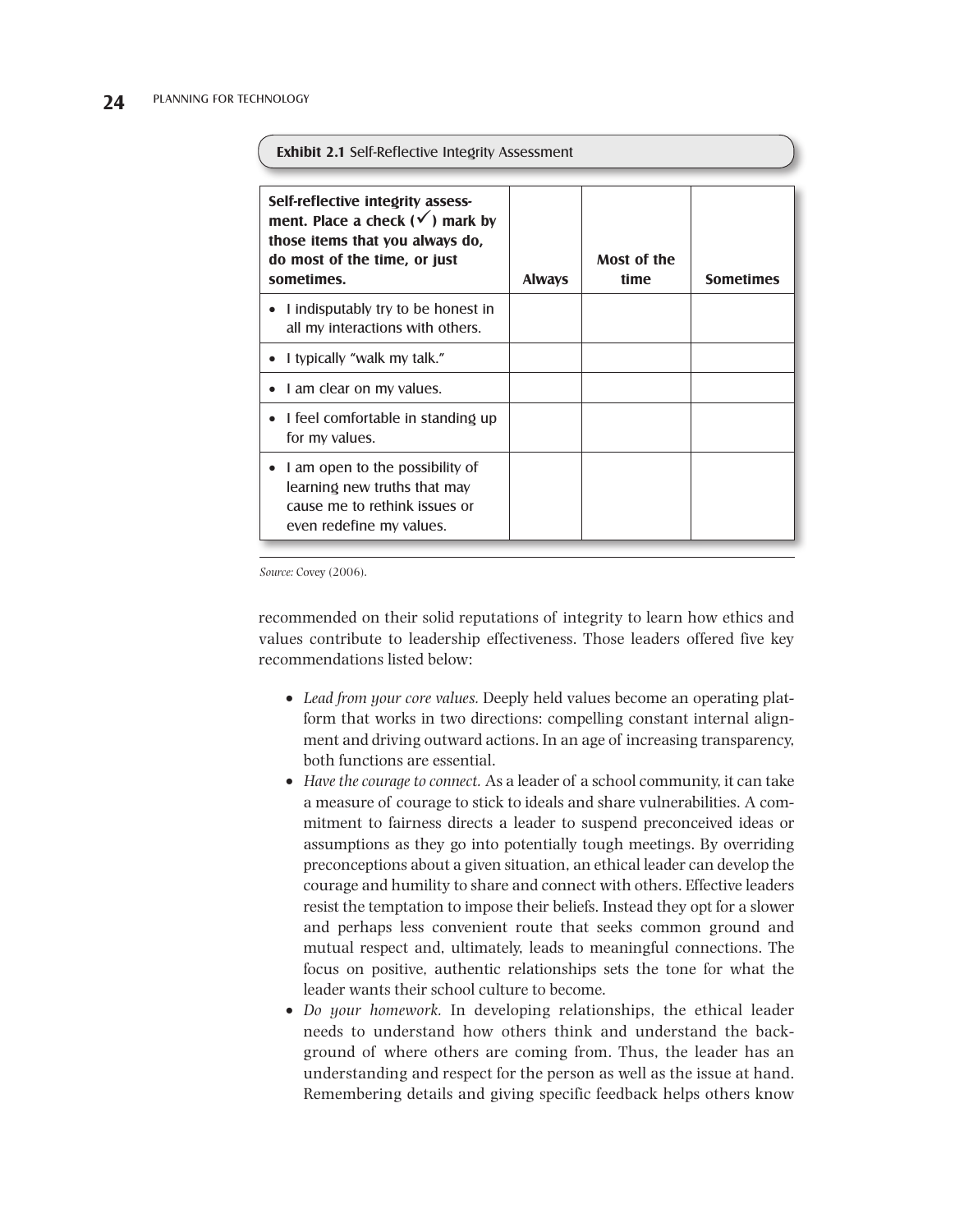they are being respected. The point of not talking jargon but being able to communicate in ways that anyone can understand with clarity is a huge leadership responsibility.

- *Model your outcomes.* School leaders can establish trust through their willingness to be open and transparent with faculty and staff. Being open and forthright is a key ingredient in modeling what you expect your faculty to do with students. As a school leader, exemplifying experimentation and then acting upon feedback is a risk but a huge modeling technique. It will open channels for discussion and reflection and create a culture of improvement.
- Lean on others for support. Bringing faculty and staff into conversations about their school shows that you respect them as professionals and you recognize the institution as a community of practice. This leadership approach helps to build values-driven relationships within a school community. When appropriate, asking the question, "What would you do?" opens the door to talk about different points of view regarding decisions that need to be made at the school.

#### **Distributive Leadership**

Sharing leadership is a major part of technology planning and implementation. Keeping with this perspective, a fundamental aspect of distributive leadership is involving teacher leaders. According to Kennedy, Deuel, Nelson, and Slavit (2011), the three major attributes of distributed leadership that support teacher collaboration and professional learning communities are

- 1. leader's recognition and use of internal intellectual and experiential resources,
- 2. differentiated top-down and lateral decision-making processes, and
- 3. culture building through dialogue and collaborative inquiry.

Each of the attributes listed promotes the concept of school administrators sharing expertise and creating a collective responsibility for integrating technology. These efforts are directed toward enhancing student learning as well as teaching leaders the value of inviting teachers into leadership. Such discussions can also build a platform for shared decision making if opportunities are appropriate when considering new technology initiatives. Likewise, significant problems are more likely to be solved when people come together and collaborate (Hoerr, 2012). Readers can refer to the distributive leadership conceptual model presented in Figure 2.1. This model is a visual representation of the core elements that stakeholders and school administrators should consider in creating a culture of shared leadership.

Involving other teacher leaders has real benefits—and in the end, when trying to change school culture, it certainly does make sense to broaden leadership responsibilities and deepen understanding. Whenever the job is too large to be effectively done by one person, there are individuals who can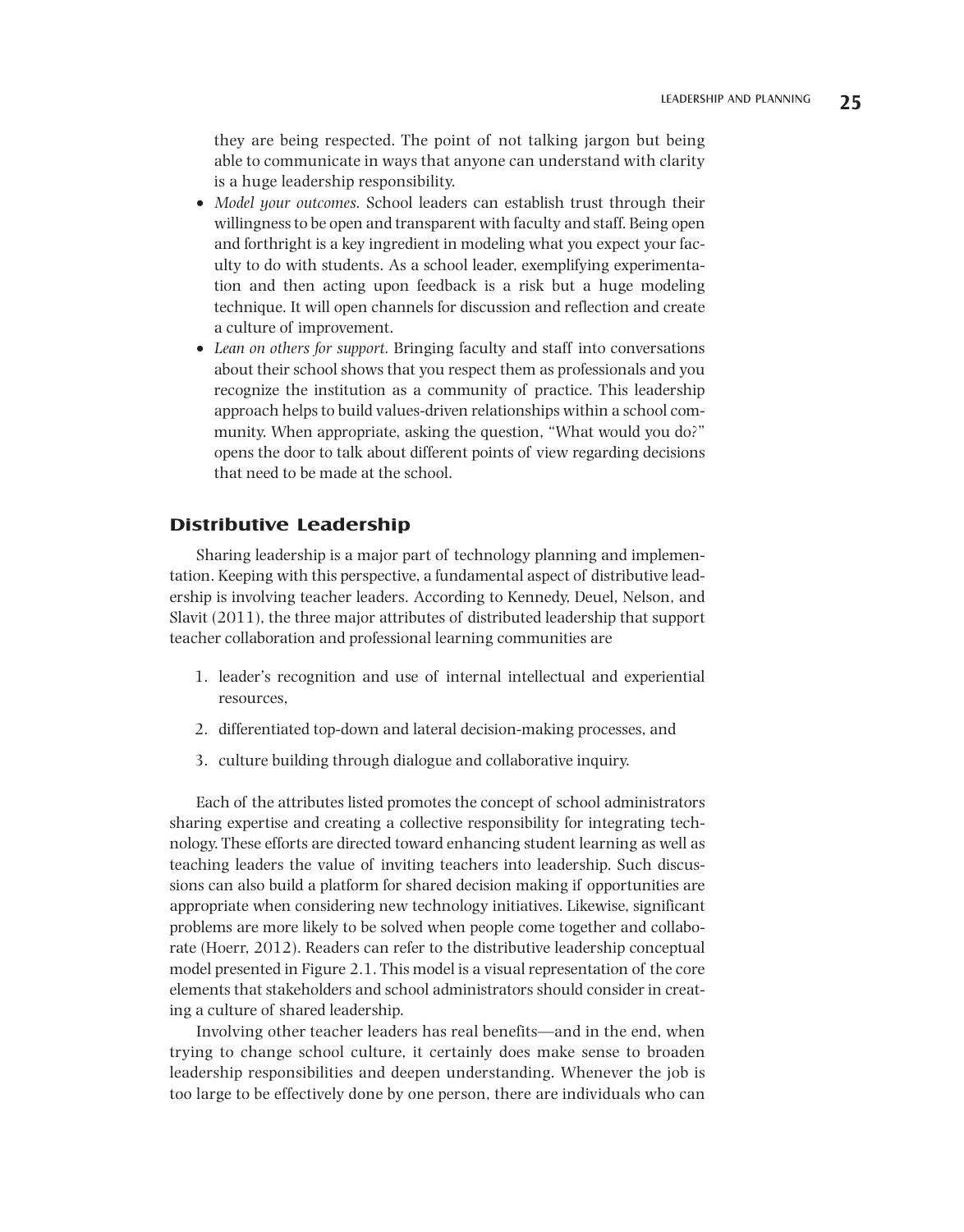



*Source:* "Thinking Hard While Running on Empty" (n.d.).

support in the process of change. Instead of one individual trying to provide adequate leadership, using a team approach to technology planning can be the answer. The corollary to this line of thinking is that if we trust teachers to work with students and make decisions about their academic welfare, school leaders need to be willing to involve teachers in discussions that are technology and leadership related.

## **Engaging Stakeholders in Technology Planning**

Involving stakeholders in school reform and technology planning has farreaching implications. Moreover, with technology planning being a multifaceted enterprise, it takes the involvement of various stakeholders to make it all work. For school leaders, this means a school technology advisory committee should include interested teachers, a financial expert, a person knowledgeable about project implementation, another individual with knowledge of professional development strategies, a technology specialist, as well as a person who is proficient in public relations.

Fortunately, there are many schools that have discerning and mindful leaders who instinctively invite these community members into the process. That said, one of the most important steps toward improving public education is deepening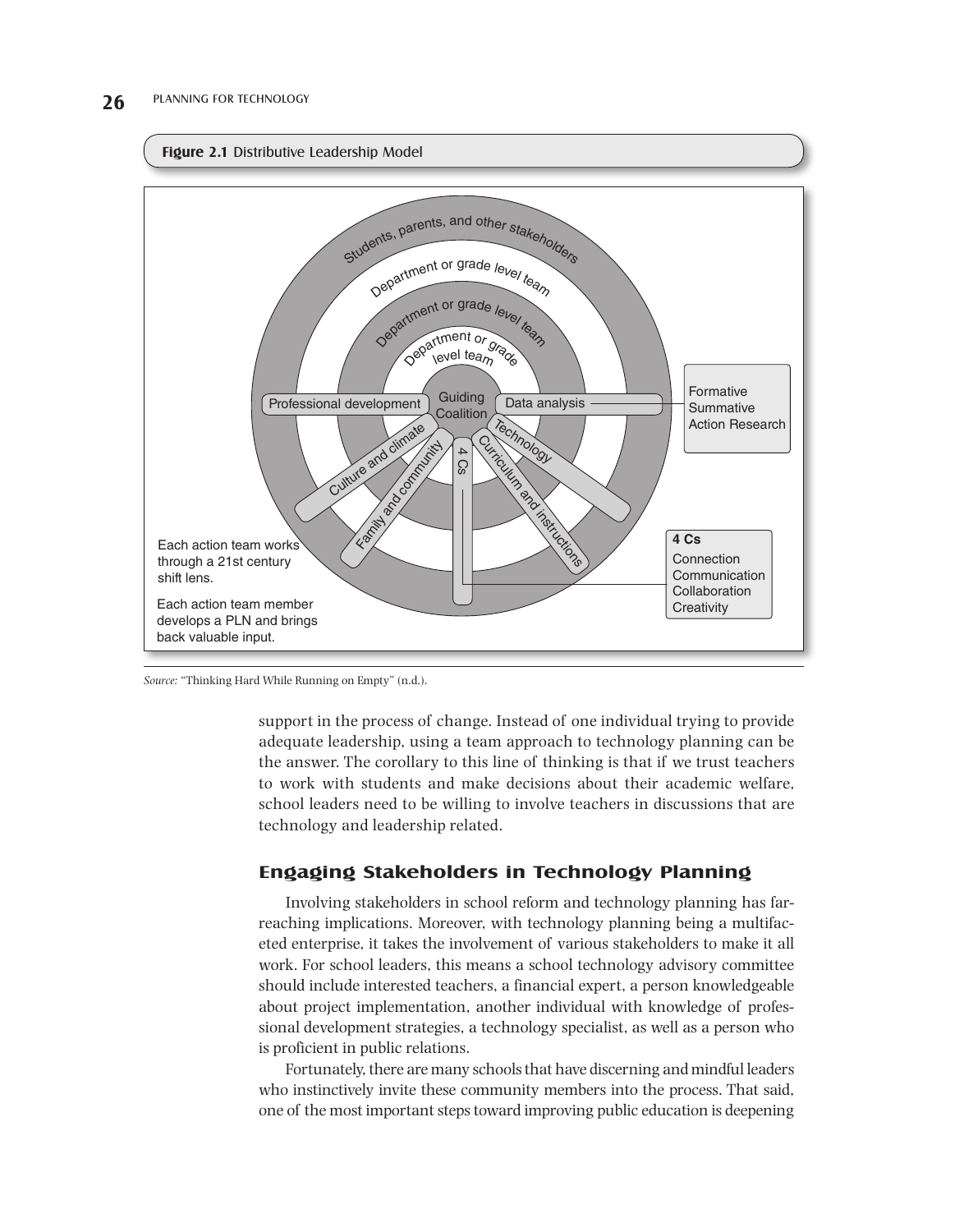an understanding of a school's most important stakeholders, their teachers, parents, and students (Hemmen, 2012). They are the stakeholders at the heart of the institution and it is vital their viewpoints are heard and included.

#### **School and Community Leadership**

Successful educational leaders who make initial changes in planning and technology implementation are usually those same individuals who realize the importance of community involvement. As noted in Chapter 5, public engagement is no longer a theoretical phrase to be used exclusively in discussions between academics. The development of technology initiatives that are broad based and supportive requires foresight on the part of school and teacher leaders. A good deal of this foresight involves the willingness and moxie to cultivate and capitalize on the potential knowledge, energy, and support of parents and community members.

Public disengagement from schools has been a problem in the past, but this can change with sound research practices, information sharing about technology, and quality leadership. If we are to succeed as a global society, educational leaders must involve parents and community members in the development of school technology plans. Understanding how to support educational change via technology advancements, evaluating instructional strategies, and initiating new programs is perhaps one of the critical steps in the leadership process. Likewise, it is important for school leaders to translate their knowledge and abilities into community support for school reform. When considering the great extent to which properly functioning schools can positively influence student lives, there should be little doubt that communities should be major supporters and encouragers of their children's schooling. With a focus on quality leadership and a focus on increasing student achievement, public schools can effectively accommodate the demands for curricular and technological change that are unmistakably evident on the educational horizon.

#### **Navigating Future Change**

The 21st century challenge in education will be to assess curricular and technology credibility in a systematic and sustained way (Abilock, 2012). Subsequently, the art of planning and building successful technology programs will continue to involve a number of important factors. The following important target areas provide a brief overview of individual elements needed for a successful technology outline. In most cases, these target areas provide concise categories as a guideline for school leaders and technology coordinators. For more detailed information, readers are referred to specific chapters.

#### Support Student Needs

In any technology initiative, the needs of students must be placed above any other factor being considered. The present interest in mobile technology and mobile learning, or *m-learning,* often derives support from viewpoints that take into account the importance of student needs. Unfortunately, many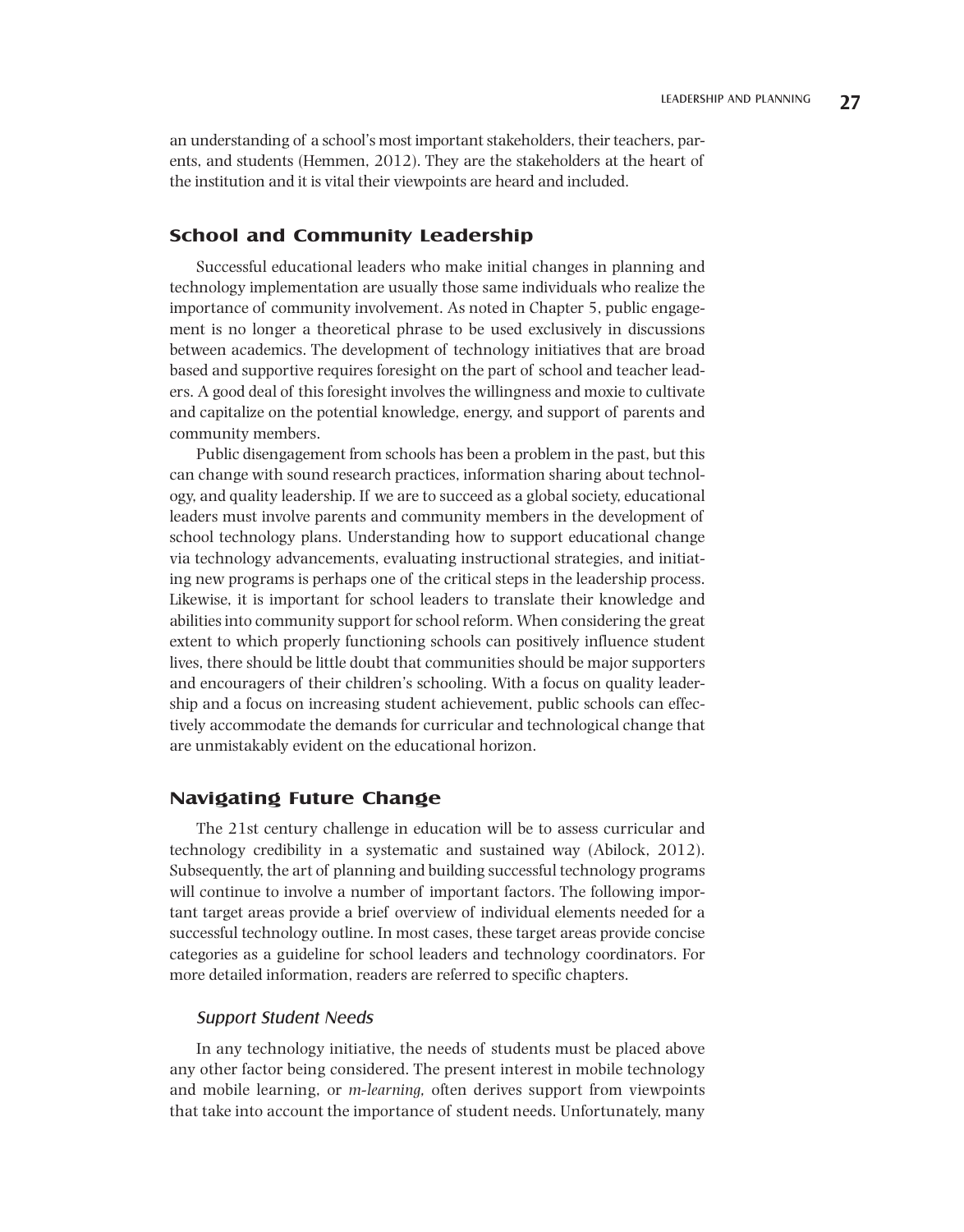well-meaning school leaders, coordinators, and committee members make decisions about technology applications that really do not acknowledge the needs of the students who will use it. Educationally questionable reasons for making major decisions about technology include international competitiveness, skilled-labor force, and getting good jobs. As important as these reasons are, no other motivation can be allowed to supplant students' needs as the central focus for schools and their technology programs. For more in-depth information on students' needs, see Chapter 4.

#### Combine Teaching and Learning

Teaching and learning are two distinctly complex and yet complementary entities. Therefore, they must be considered simultaneously when deciding how the technology will be brought into the classroom or the school. For a more complete discussion of teaching and learning with technology, see Chapter 4. To begin with, educational administrators can consider the following list as it relates to the effects technology has on teaching and learning:

- Consider carefully how new technology applications will affect teaching and learning. Make sure to have a purpose that reflects teaching and learning when bringing technologies into the school and into classrooms.
- Determine how new technology will coexist with other technologies used throughout the school district.
- Explore and manage bandwidth issues.
- Evaluate applications and purchases as well as coordinate them to student needs.
- Consider features like durability, maintenance, access, and speed.
- Evaluate projected purchases to determine which programs and applications will best complement, support, and expand classroom teaching and learning.
- Evaluate planned purchases for user friendliness. Use is important because ease of use reduces the learning curve and helps ensure that the program will be used.
- Determine the simplest approach that will effectively integrate technology into the teaching and learning environment. Making technology transparent allows stakeholders to support the process more readily.
- Establish dialogues with teachers to evaluate classroom space as it relates to new technology.
- Determine the amount of use teachers will make of the new technology.

## Provide Leadership With Planning

Quality leadership must be evident at all stages of development. Planning can help participants understand the structure of the project and what is required of each committee and person. Planning can also help address the *who, what, when, where, why,* and *how* aspects of the project. The suggestions listed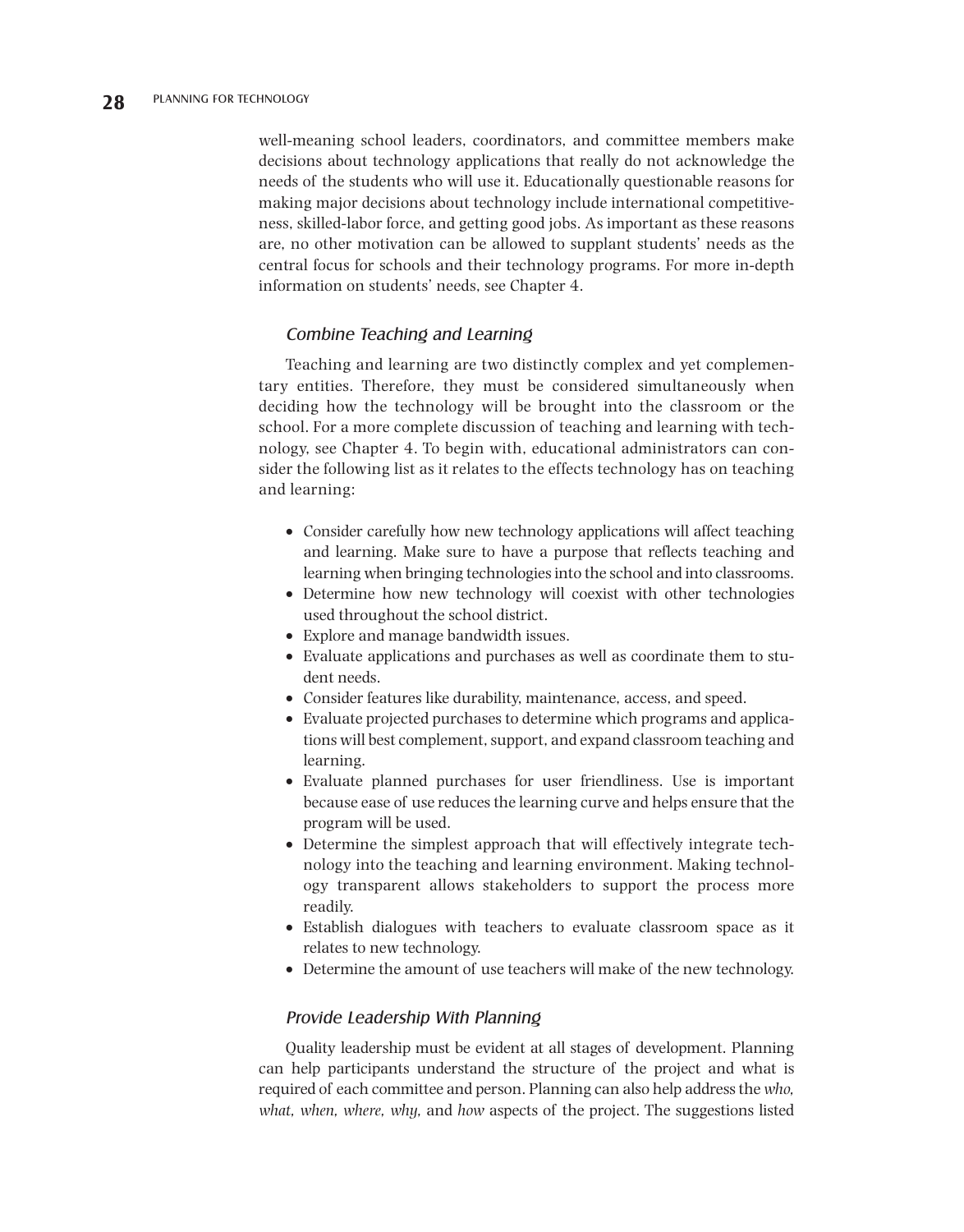below provide a brief overview of several important factors to consider when a technology project is being planned:

- Keep students' and teachers' needs as the vanguard during the various stages of the technology planning process.
- Consider how students and staff members will be affected by the technology changes and develop appropriate support structures like professional development, changes in classroom layout, and inclusion into curricula.
- Invest in technology for the long haul and not just for a quick fix.
- Review school programs to determine how course subjects may be adjusted to make use of technologies in the classroom.
- Locate research that both supports and counters the major assumptions on which the technology project is based. Make sure everyone knows both sides of the issue.
- Consider the possibility of having to modify school practices or upgrade regulations.
- Look at the likelihood of having to adjust the school's philosophy and mission statements to align with the technology initiative you are creating.
- If necessary, create or borrow surveys to probe stakeholder viewpoints.
- Envision what the completed project will look like and what it will do for teaching and learning. This mental picture can help provide focus for the entire enterprise.

#### Provide Professional Development

One of the most important aspects of any technology initiative is professional development. It is critical that consideration be given to teacher learning well in advance. For a detailed description of professional development and its importance to technology implementation, see Chapter 3. Suggestions include the following:

- Formulate detailed plans for professional development and implementation. Plans for training and inservice should be developed well in advance of the actual implementation of technology.
- Decide who will lead professional development programs and evaluate each stage of implementation.
- Determine appropriate professional development activities for special services and support staff.
- Identify who will lead and evaluate professional development for auxiliary staff members.
- Identify in-house technical consultants who will help teachers deal quickly with problems that might arise.
- If possible, seek out a product/technology representative who has already done what you are trying to do.
- Develop a working schedule for the professional development program.

## **Understand Financial Management**

Most determinations about finance are generally dealt with at middle- and upper-management positions. While many of these deliberations are held in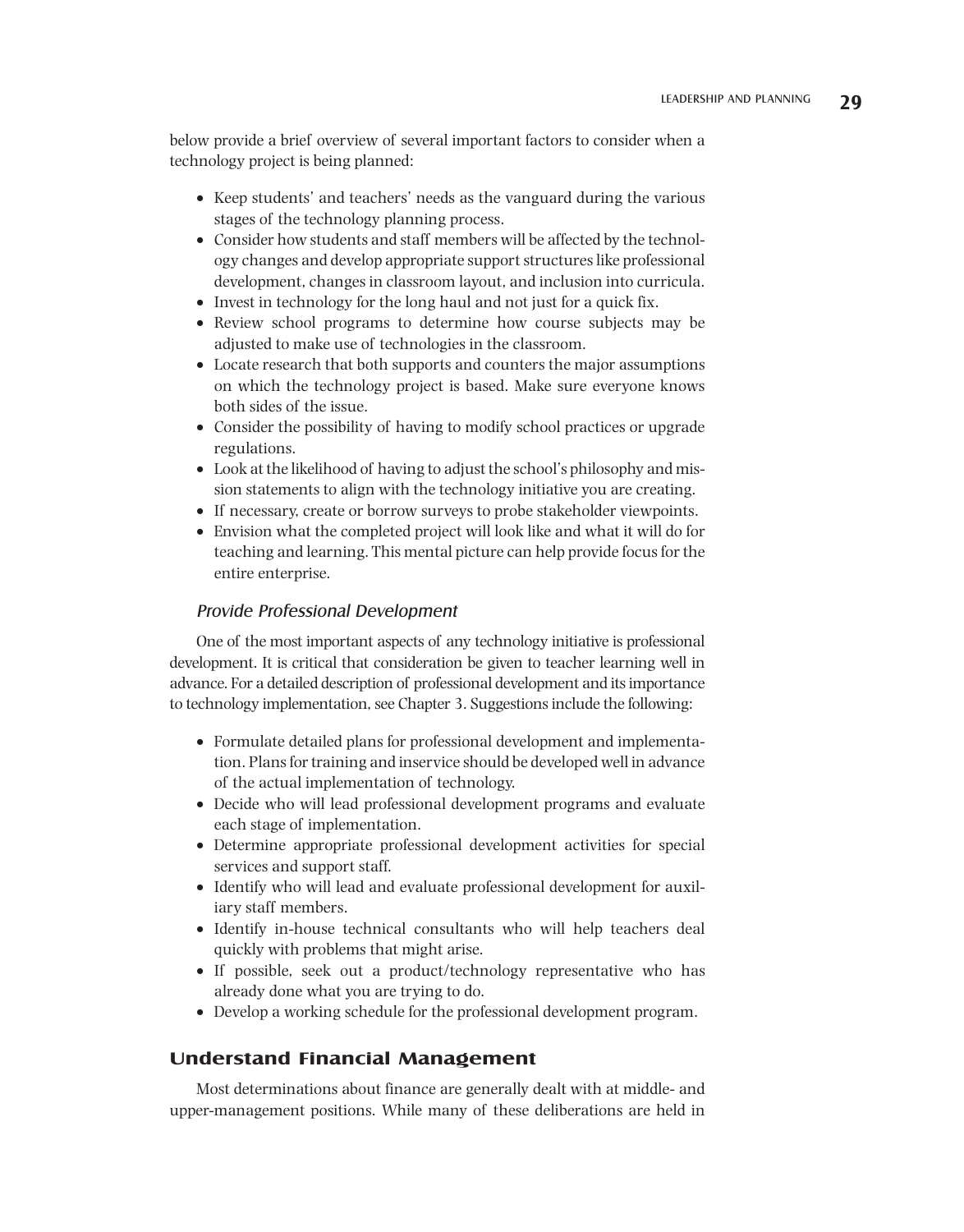#### **30** PLANNING FOR TECHNOLOGY

small groups, their impact will be critical to the success of committees that will guide the technology project. For more information about financial management, see Chapter 7. Several points are listed below to provide a general overview of the financial-management process:

- Determine what financial resources are available for in-house projects and equipment.
- Itemize equipment resources owned by the school or district. The goal is to look to reduce unnecessary duplication in new purchases.
- Determine financial resources available 3 to 5 years in advance.
- Consider canvassing civic organizations for financial, material, or equipment support.
- Determine if the proposed equipment or applications will be purchased locally, statewide, or nationally. Decide who will be responsible for handling recommended purchases.
- Review all costs to make sure the technology project is affordable at all phases.

## **Analyze the Infrastructure**

This should be one of first steps in planning and implementation of technology. When discussing infrastructure, one is generally referring to basic facilities as well as technological capabilities needed in a school. These facilities and installations can impact proposed technology implementations. For a more complete review of infrastructure, see Chapter 8. The following points provide a brief outline of things to consider when reviewing infrastructure:

- Decide how existing infrastructure and capabilities can be integrated into the project.
- Visit other schools to evaluate successful programs for structural adaptations that could be simulated and, in particular, look for unique ideas to solve local problems.
- Ensure infrastructure will accommodate any instructional configuration required by teachers or staff.
- Analyze what space, remodeling, and/or expertise is required for implementation.
- Arrange for professionals to handle infrastructural changes or needs.

## **Garner Community Support**

In current educational contexts, when planning technology, community support is paramount to success. This is because parents and community members want to be informed especially when costly reforms are undertaken. To find out more about community awareness, planning, and support, see Chapter 6. Several factors are listed below to provide general information to guide your deliberations:

- Evaluate community willingness to fund technology initiatives.
- Determine the level of congruence between the school's technology initiatives and commitment on the part of board members and/or trustees.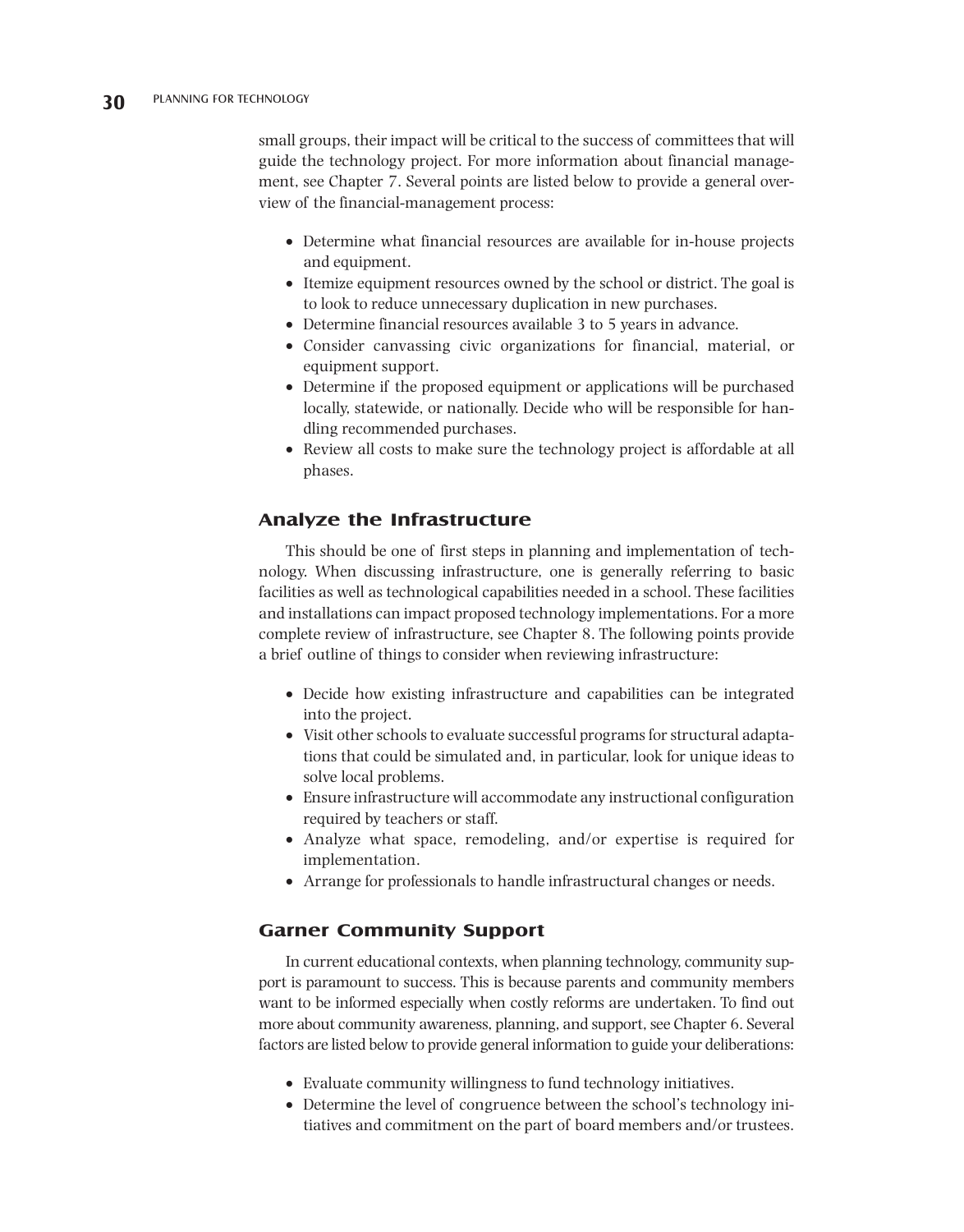- Consider how you will be able to show community members how teachers will integrate technology into their curriculum.
- Address parents' and community members' concerns as to how technology will enhance student learning and achievement.
- Show parents and members of the community the benefits of new technology applications.
- Develop guidelines for presenting information to the public. Be sure all news releases are verified with the superintendent as well as public relations director (if applicable) before they go public.

## **Complete an Evaluation**

A crucial component of any technology implementation is program evaluation. To learn more about this process, see Chapter 9. The list that follows contains a selection of ideas that are pertinent to evaluation of the technology initiative:

- Decide who will evaluate the overall project and how the evaluations will be done.
- Set a specific timeline for the completion of key events within the evaluation process.
- Outline how changes or revisions will be handled.
- Review various evaluation methods and choose the most appropriate methods available for sharing information with the community.

After reviewing the above factors and tailoring feedback to reflect school or district realities, school leaders will be prepared to develop more specific plans for the initiative or project renewal.

## **Technology for School Leaders**

To specifically define project parameters, school leaders need to follow International Society for Technology in Education standards (ISTE, 2011) as well as Technology Standards for School Administrators (TSSA, 2001). The driving force behind these standards is the assumption that technology reform requires large-scale systemic change. Moreover, these standards can assist school leaders in identifying and specifying future school technology projects. Refer to the following TSSA standards to conceptualize the leadership role in the technology plan.

## **Standards**

**I. Leadership and Vision.** Educational leaders inspire a shared vision for comprehensive integration of technology and foster an environment and culture conducive to the realization of that vision.

#### Educational Leaders:

A. Facilitate the shared development by all stakeholders of a vision for technology use and widely communicate that vision.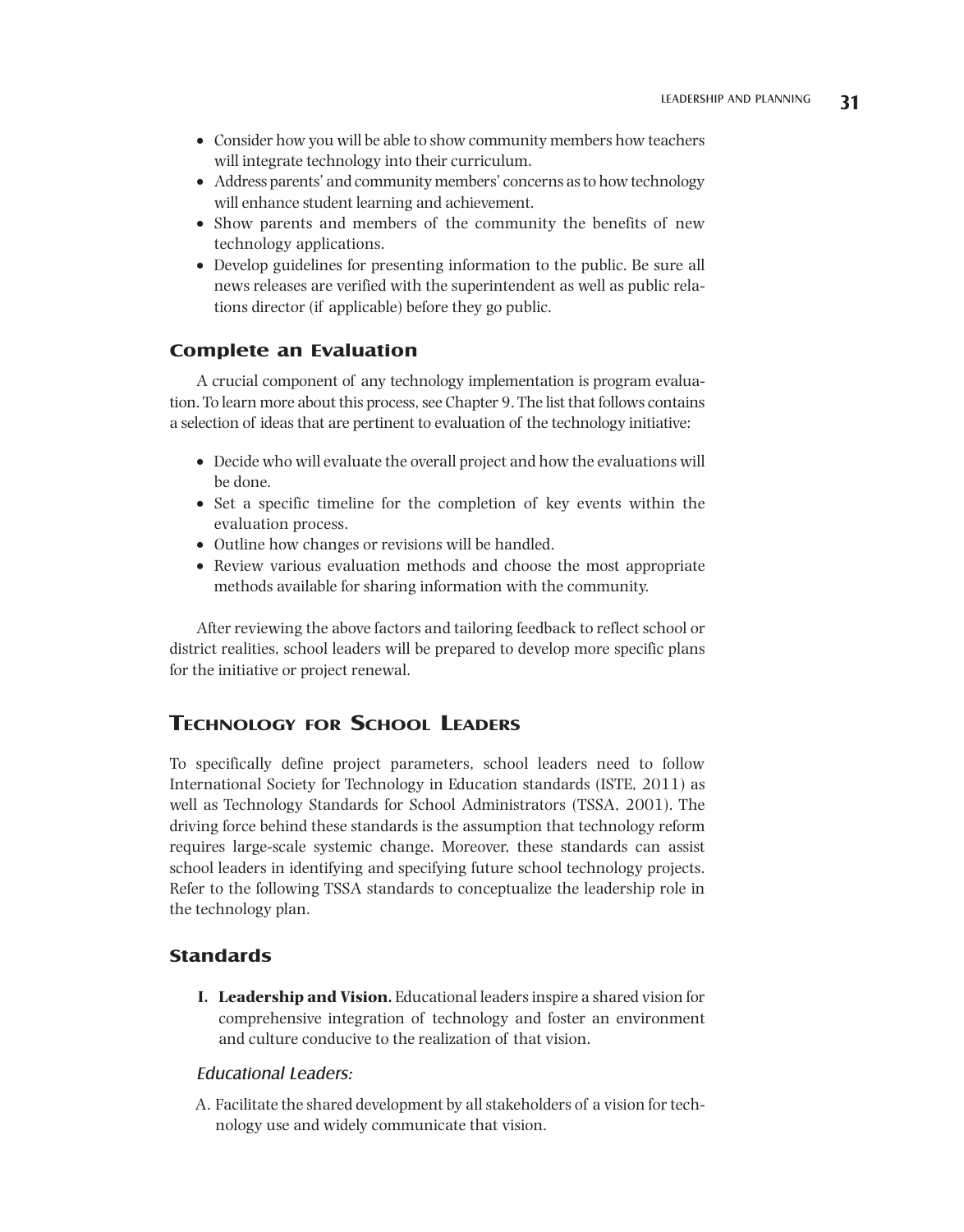- B. Maintain an inclusive and cohesive process to develop, implement, and monitor a dynamic, long-range, and systemic technology plan to achieve the vision.
- C. Foster and nurture a culture of responsible risk taking and advocate policies promoting continuous innovation with technology.
- D. Use data in making leadership decisions.
- E. Advocate for research-based effective practices in use of technology.
- F. Advocate on the state and national levels for policies, programs, and funding opportunities that support implementation of the district technology plan.
- **II. Teaching and Learning.** Educational leaders ensure that curricular design, instructional strategies, and learning environments integrate appropriate technologies to maximize teaching and learning.

## Educational Leaders:

- A. Identify, use, evaluate, and promote appropriate technologies to enhance and support instruction and standards-based curriculum leading to high levels of student achievement.
- B. Facilitate and support collaborative technology-enriched learning environments conducive to innovation for improved learning.
- C. Provide for learner-centered environments that use technology to meet the individual and diverse needs of learners.
- D. Facilitate the use of technologies to support and enhance instructional methods that develop higher-level thinking, decision-making, and problem-solving skills.
- E. Provide for and ensure that faculty and staff take advantage of quality professional learning opportunities for improved learning and teaching with technology.
- **III. Productivity and Professional Practice.** Educational leaders apply technology to enhance their professional practice and to increase their own productivity and that of others.

## Educational Leaders:

- A. Model the routine, intentional, and effective use of technology.
- B. Employ technology for communication and collaboration among colleagues, staff, parents, students, and the larger community.
- C. Create and participate in learning communities that stimulate, nurture, and support faculty and staff in using technology for improved productivity.
- D. Engage in sustained, job-related professional learning using technology resources.
- E. Maintain awareness of emerging technologies and their potential uses in education.
- F. Use technology to advance organizational improvement.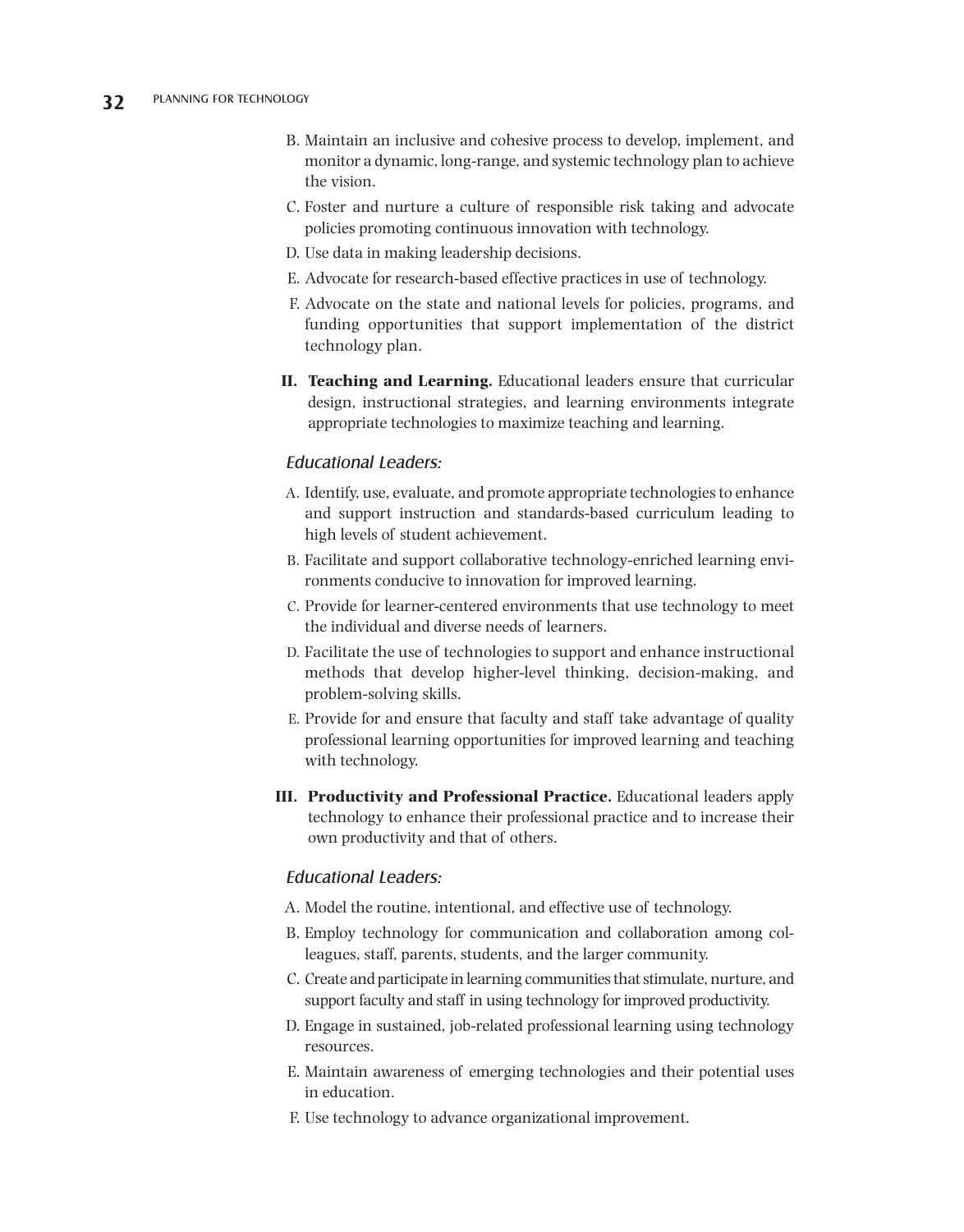**IV. Support, Management, and Operations.** Educational leaders ensure the integration of technology to support productive systems for learning and administration.

## Educational Leaders:

- A. Develop, implement, and monitor policies and guidelines to ensure compatibility of technologies.
- B. Implement and use integrated technology-based management and operations systems.
- C. Allocate financial and human resources to ensure complete and sustained implementation of the technology plan.
- D. Integrate strategic plans, technology plans, and other improvement plans and policies to align efforts and leverage resources.
- E. Implement procedures to drive continuous improvement of technology systems and to support technology replacement cycles.
- **V. Evaluation.** Educational leaders use technology to plan and implement comprehensive systems of effective evaluation.

#### Educational Leaders:

- A. Use multiple methods to evaluate appropriate uses of technology resources for learning, communication, and productivity.
- B. Use technology to collect and analyze data, interpret results, and communicate findings to improve instructional practice and student learning.
- C. Assess staff knowledge, skills, and performance in using technology and use results to facilitate quality professional development and to inform personnel decisions.
- D. Use technology to evaluate and manage administrative and operational systems.
- **VI. Social, Legal, and Ethical Issues.** Educational leaders understand the social, legal, and ethical issues related to technology and model responsible decision making related to these issues.

#### Educational Leaders:

- A. Ensure equity of access to technology resources that enable and empower all learners and educators.
- B. Identify, communicate, model, and enforce social, legal, and ethical practices to promote responsible use of technology.
- C. Promote and enforce privacy, security, and online safety related to the use of technology.
- D. Promote and enforce environmentally safe and healthy practices in the use of technology.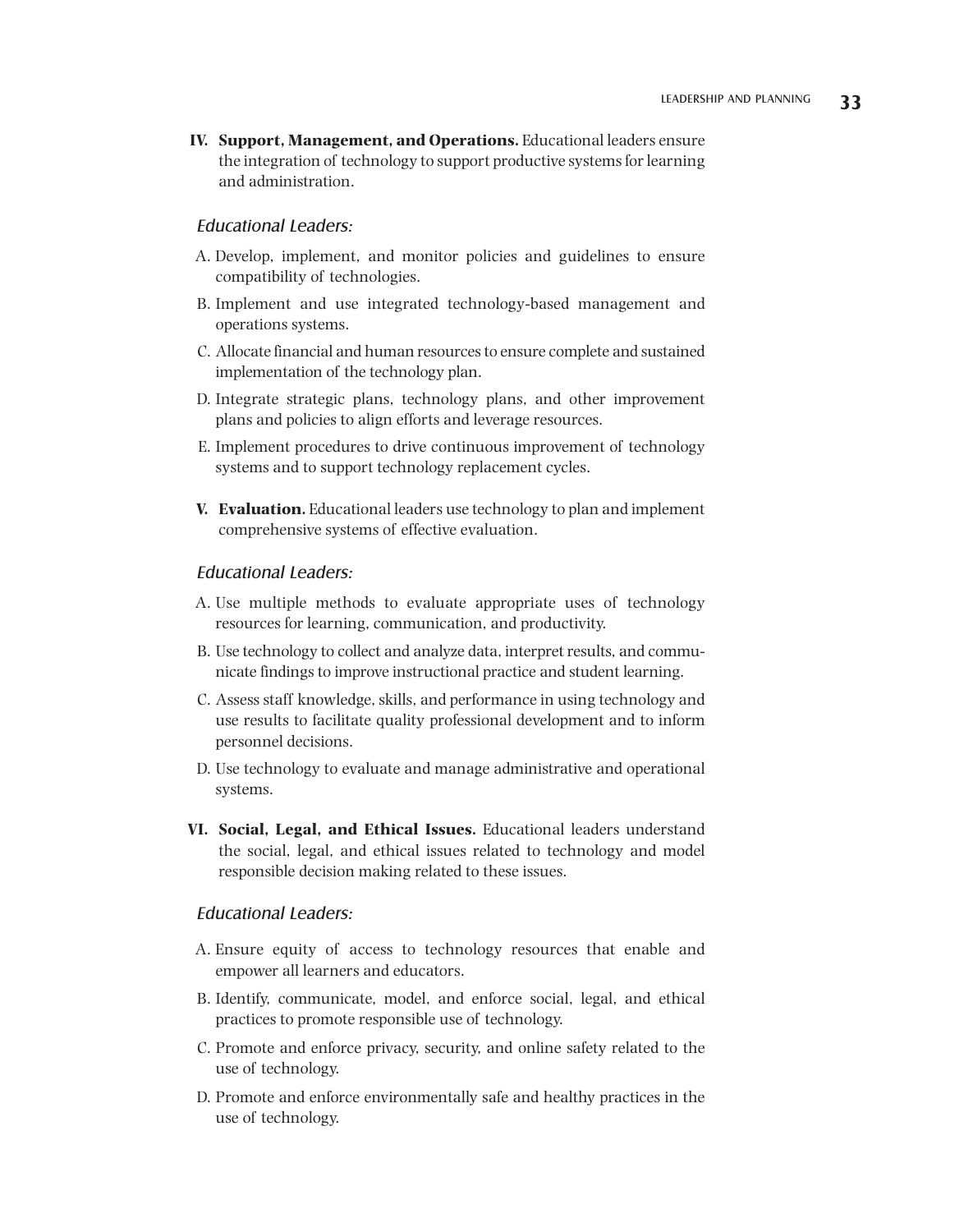E. Participate in the development of policies that clearly enforce copyright law and assign ownership of intellectual property developed with district resources.

## **Technology Leadership Roles**

To formulate a technology mission statement, school administrators should keep the following specific technology leadership tasks in mind. The school superintendent, principal, and district technology coordinator will take on technology leadership roles that provide ways and objectives to solidify overriding goals of technology for a school district.

## **Superintendent**

Superintendents who effectively lead integration of technology typically perform the following tasks:

#### Leadership and Vision

- 1. Ensure that the vision for use of technology is congruent with the overall district vision.
- 2. Engage representatives from all stakeholder groups in the development, implementation, and ongoing assessment of a district technology plan consistent with the district improvement plan.
- 3. Advocate to the school community, the media, and the community at large for effective technology use in schools for improved student learning and efficiency of operations.

## Teaching and Learning

- 4. Provide equitable access for students and staff to technologies that facilitate productivity and enhance learning.
- 5. Communicate expectations consistently for the use of technology to increase student achievement.
- 6. Ensure that budget priorities reflect a focus on technology and its relationships to enhanced learning and teaching.
- 7. Establish a culture that encourages responsible risk taking with technology while requiring accountability for results.
- 8. Maintain an emphasis on technology fluency among staff across the district and provide staff development opportunities to support high expectations.
- 9. Use current information tools and systems for communication, management of schedules and resources, performance assessment, and professional learning.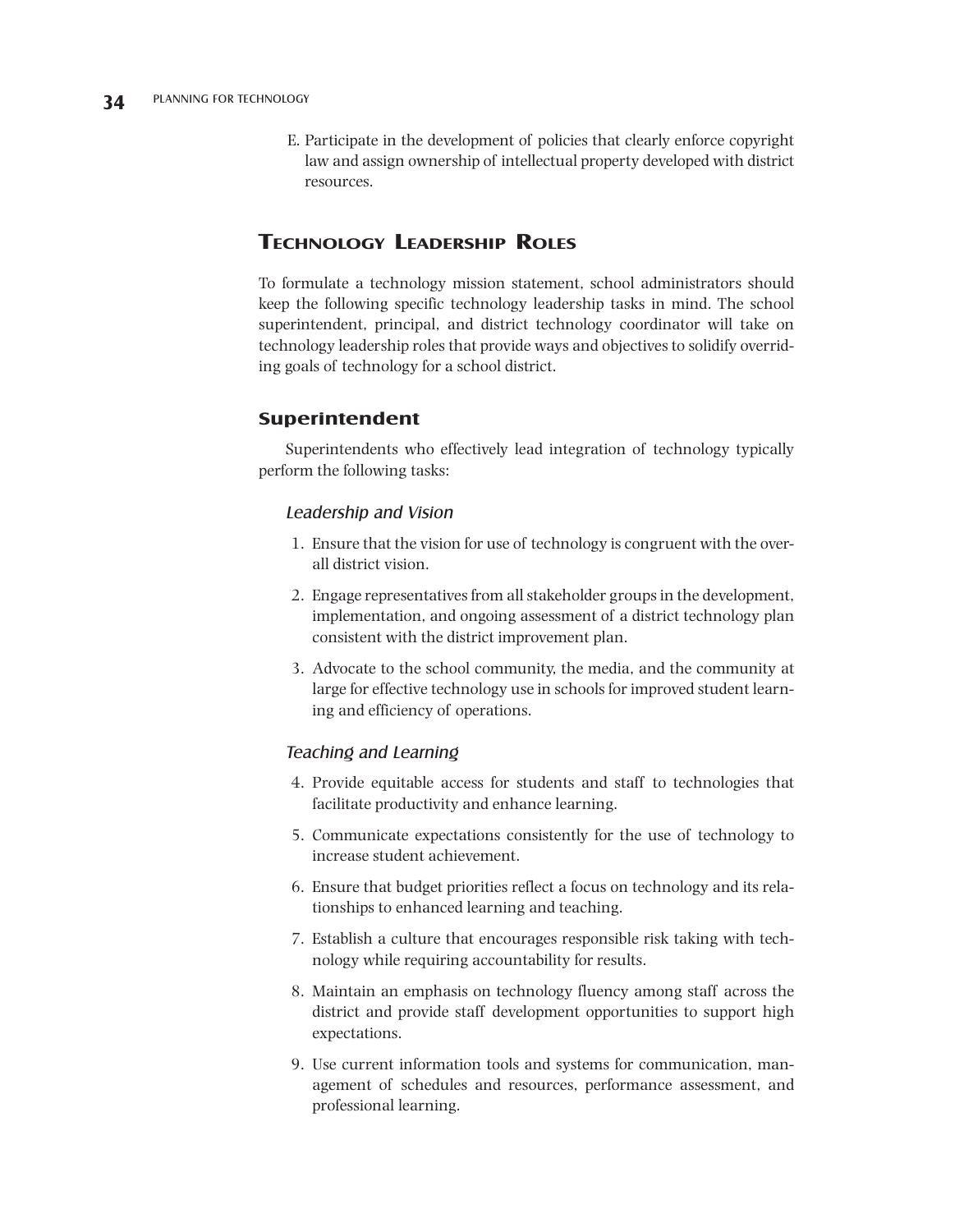#### Support, Management, and Operations

- 10. Provide adequate staffing and other resources to support technology infrastructure and integration across the district.
- 11. Ensure, through collaboration with district and campus leadership, alignment of technology efforts with the overall district improvement efforts in instructional management and district operations.

#### Evaluation

- 12. Engage administrators in using districtwide and disaggregated data to identify improvement targets at the campus and program levels.
- 13. Establish evaluation procedures for administrators that assess demonstrated growth toward achieving technology standards for school administrators.

#### Social, Legal, and Ethical Issues

- 14. Ensure that every student in the district engages in technology-rich learning experiences.
- 15. Recommend policies and procedures that protect the security and integrity of the district infrastructure and the data resident on it.
- 16. Develop policies and procedures that protect the rights and confidentiality of students and staff.

#### **Principal**

Principals who effectively lead integration of technology typically perform the following tasks:

#### Leadership and Vision

- 1. Participate in an inclusive district process through which stakeholders formulate a shared vision that clearly defines expectations for technology use.
- 2. Develop a collaborative, technology-rich school improvement plan, grounded in research and aligned with the district strategic plan.
- 3. Promote highly effective practices in technology integration among faculty and other staff members.

#### Teaching and Learning

- 4. Assist teachers in using technology to access, analyze, and interpret student performance data, and in using results to appropriately design, assess, and modify student instruction.
- 5. Collaboratively design, implement, support, and participate in professional development for all instructional staff that institutionalizes effective integration of technology for improved student learning.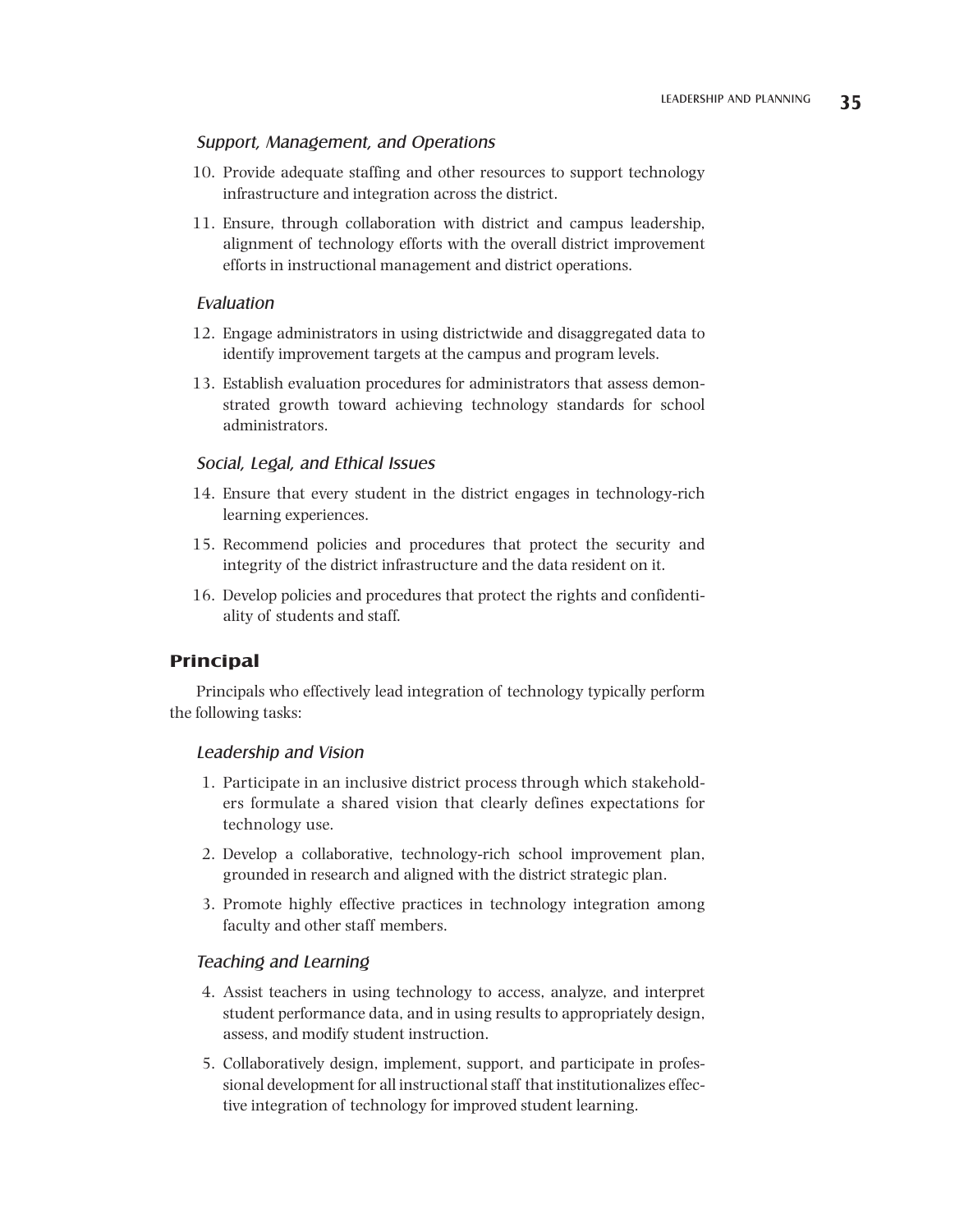## Productivity and Professional Practice

- 6. Use current technology-based management systems to access and maintain personnel and student records.
- 7. Use a variety of media and formats, including telecommunications and the school website, to communicate, interact, and collaborate with peers, experts, and other education stakeholders.

#### Support, Management, and Operations

- 8. Provide campuswide staff development for sharing work and resources across commonly used formats and platforms.
- 9. Allocate campus discretionary funds and other resources to advance implementation of the technology plan.
- 10. Advocate for adequate, timely, and high-quality technology support services.

#### Evaluation

- 11. Promote and model the use of technology to access, analyze, and interpret campus data to focus efforts for improving student learning and productivity.
- 12. Implement evaluation procedures for teachers that assess individual growth toward established technology standards and guide professional development planning.
- 13. Include effectiveness of technology use in the teaching and learning process as one criterion in assessing performance of instructional staff.

#### Social, Legal, and Ethical Issues

- 14. Secure and allocate technology resources to enable teachers to better meet the needs of all learners on campus.
- 15. Adhere to and enforce among staff and students the district's acceptable-use policy and other policies and procedures related to security, copyright, and technology use.
- 16. Participate in the development of facility plans that support and focus on health and environmentally safe practices related to the use of technology.

## **District Technology Coordinator**

District technology coordinators who effectively lead integration of technology typically perform the following tasks:

#### Leadership and Vision

1. Ensure that program technology initiatives are aligned with the district technology vision.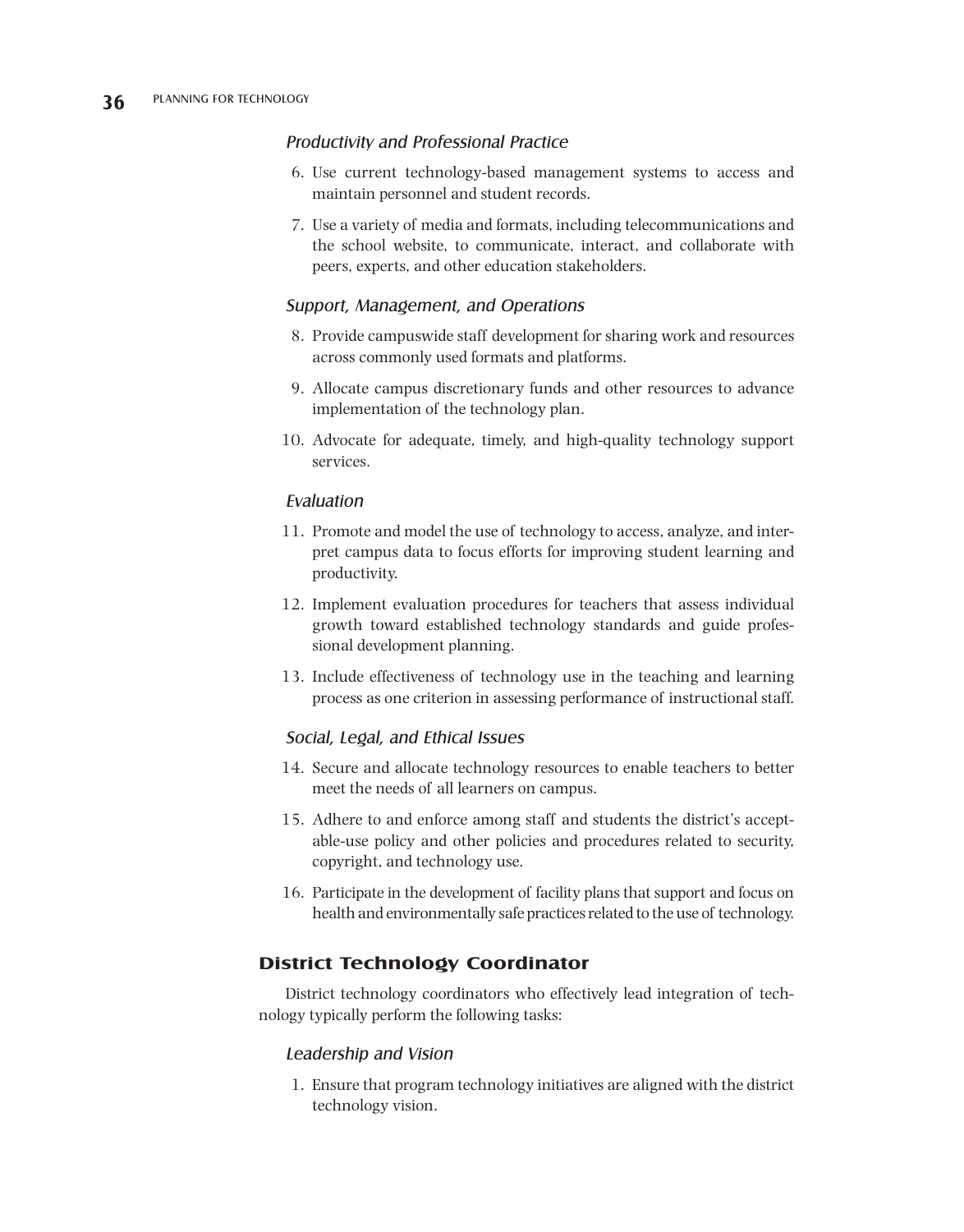- 2. Represent program interests in the development and systematic review of a comprehensive district technology plan.
- 3. Advocate for program use of promising practices with technology to achieve program goals.

## Teaching and Learning

- 4. Participate in developing and providing electronic resources that support improved learning for program participants.
- 5. Provide rich and effective staff development opportunities and ongoing support that promote use of technology to enhance program initiatives and activities.
- 6. Ensure that program curricula and services embrace changes brought about by the proliferation of technology within society.

## Productivity and Professional Practice

- 7. Use technology and connectivity to share promising strategies, interesting case studies, and student and faculty learning opportunities that support program improvement.
- 8. Model, for program staff, effective uses of technology for professional productivity, such as in presentations, record keeping, data analysis, research, and communications.
- 9. Use online collaboration to build and participate in collaborative learning communities with directors of similar programs in other districts.

## Support, Management, and Operations

- 10. Implement technology initiatives that provide instructional and technical support as defined in the district technology plan.
- 11. Determine financial needs of the program, develop budgets, and set timelines to realize program technology targets.

## Evaluation

- 12. Continuously monitor and analyze performance data to guide the design and improvement of program initiatives and activities.
- 13. Employ multiple measures and flexible assessment strategies to determine staff technology proficiency within the program and to guide staff development efforts.

## Social, Legal, and Ethical Issues

14. Involve program participants, clients, and staff members in dealing with issues related to equity of access and equity of technology-rich opportunities.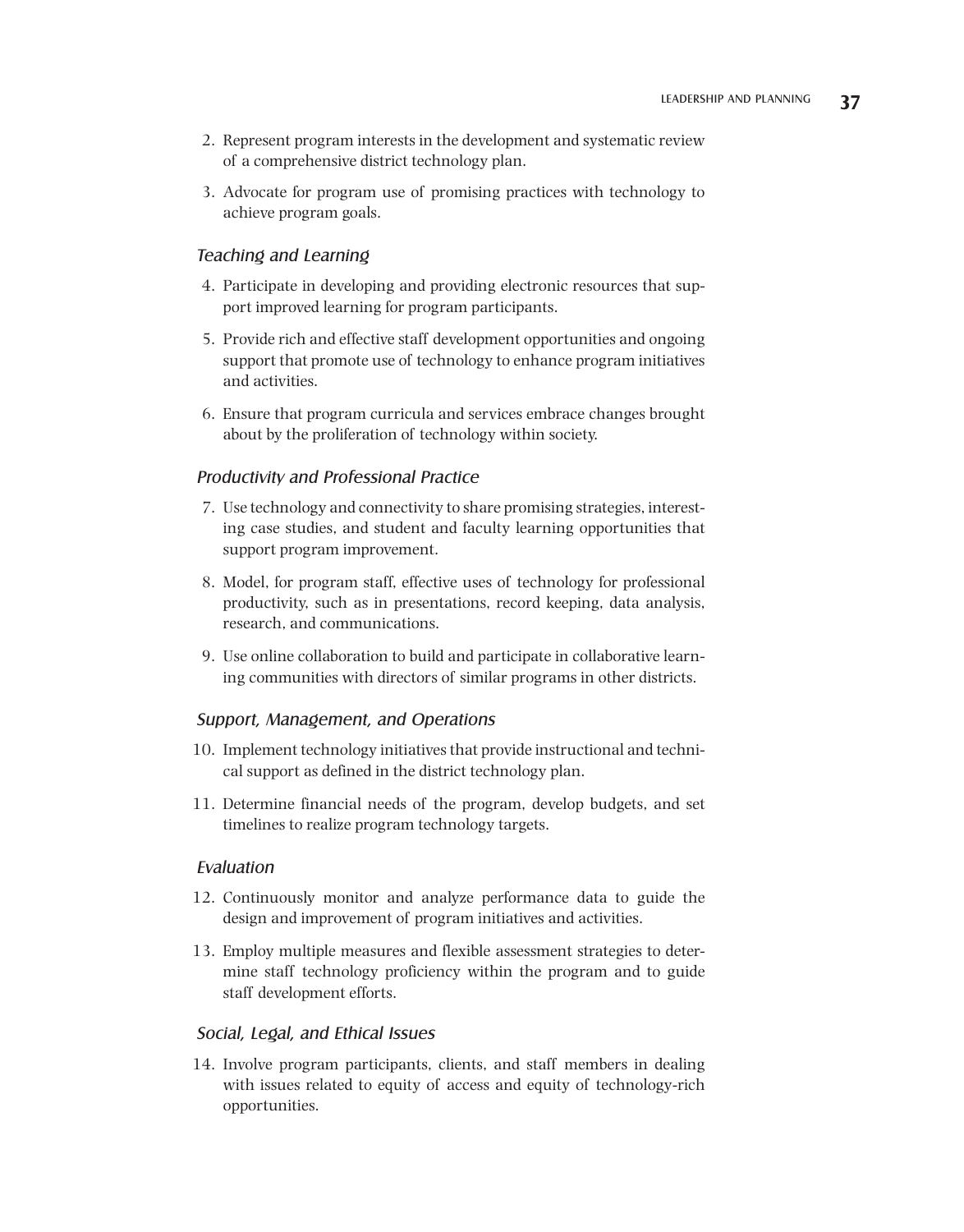- 15. Educate program personnel about technology-related health, safety, legal, and ethical issues, and hold them accountable for decisions and behaviors.
- 16. Inform district and campus leadership of program-specific issues related to privacy, confidentiality, and reporting of information that might impact technology system and policy requirements.

## **Formulating Goal and Mission Statements**

A project goal and mission statement can be very helpful as a guide to participants in any major project. The key is to note that a goal is an overarching theme. It is crucial that the goal and mission of any individual school remain consistent and in line with the overall goal of the district. Thus, a goal and mission statement (see Box 2.2) including students, learning, and teaching is one that is most likely to direct the project toward successful implementation for students, teachers, and schools. For example, technology-oriented goal and/or mission statements should include

- Statements about student learning
- School and district priorities
- General objective and expectations associated with the shift in technological focus

## BOX 2.2. KALAMAZOO PUBLIC SCHOOLS TECHNOLOGY PLAN, MICHIGAN

#### *Technology Mission Statement*

The technology mission of Kalamazoo Public Schools is to ensure that all students access, process, create and communicate using diverse technology as an integral part of learning.

#### *Technology Vision*

The technology vision of the Kalamazoo Public Schools is to ensure that all students, supported by staff and community, will demonstrate a high degree of technological literacy in pursuit of life-long learning.

#### *Technology Belief Statements*

- 1. All students must have the knowledge and competencies necessary to function in an increasingly technological age.
- 2. Educational technology, when used appropriately, improves performance, increases achievement and expands the knowledge of both the student and the teacher.
- 3. The financial commitment of the school district to technology must be continual and ongoing.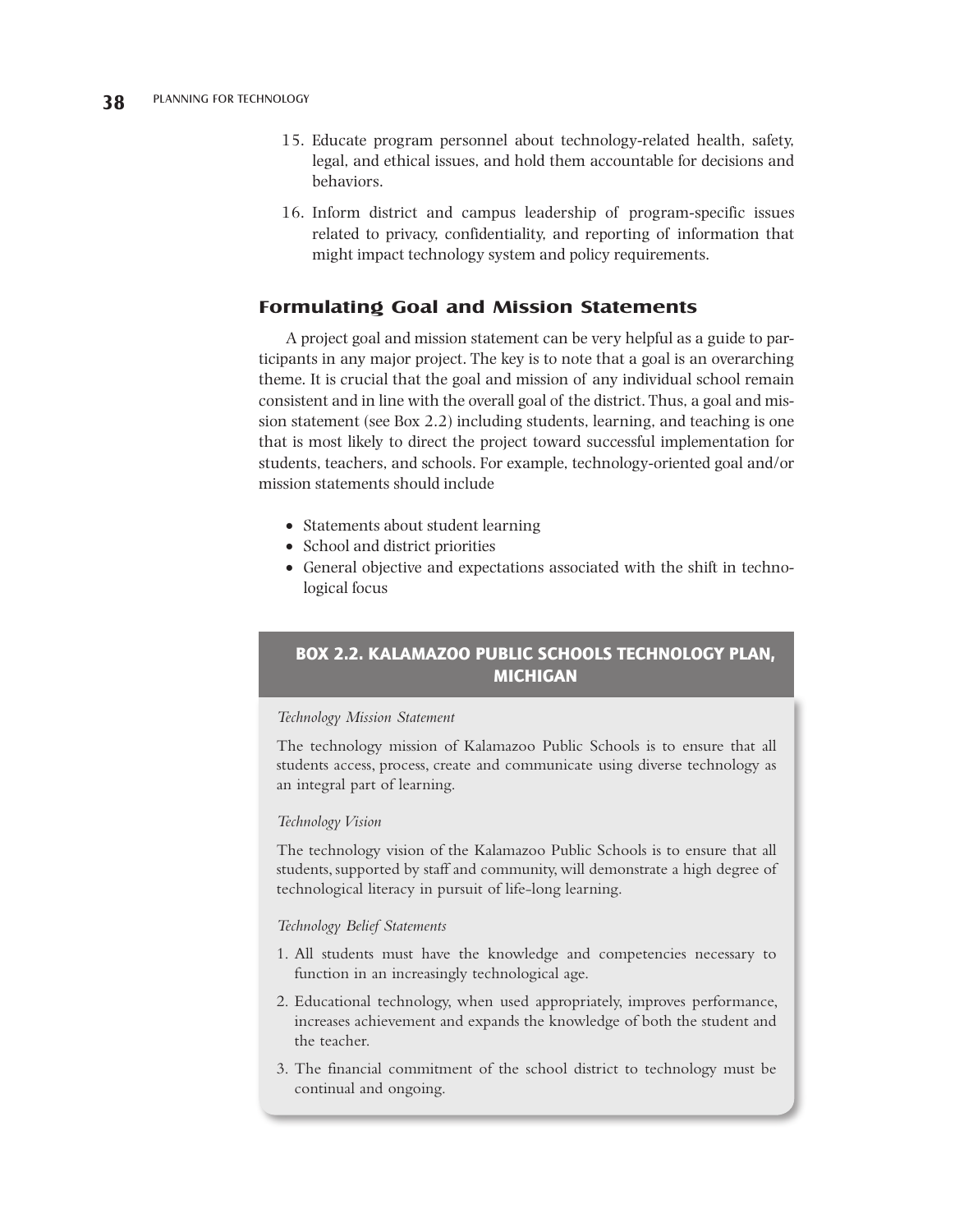- 4. Technology should be equally accessible for all members of the school community.
- 5. All students must be provided the opportunities to access, process, create and communicate using various technologies.
- 6. Technology used in the learning process is project based.
- 7. Technology instruction must include an understanding of the responsible use of all forms of technology including the social, ethical and legal aspects.
- 8. Technology integration is an essential component in the school improvement process.
- 9. The District Technology Benchmarks must be aligned with the State Educational Technology Standards and Expectations and integrated into the district curriculum.

*Source:* Kalamazoo Public Schools (2012).

# **Establishing and Maintaining Commitment**

Resilience and support is often what school leaders need the most (Allison, 2012). Obtaining and maintaining commitment from administrators, teachers, parents, and school board members is paramount to the success of each phase of the process. Establishing strong support from each of these groups requires the development of several strategies. Following are a number of approaches for building and maintaining commitment from various groups.

## **School Administrators**

- Encourage school administrators to attend state and national technology conferences or workshops. Conferences and workshops can bring administrators up-to-date on technological developments and provide useful information to meet district and school needs.
- Allow school administrators to visit schools that have successfully integrated technology into their classrooms. A picture is worth 1,000 words, so get out there and see what is being done.
- Require school administrators to develop management plans for the technology in district schools. School administrators must know that their job is not over when the technology is in place. Their influence and insights will be needed in other areas.

## **School Board Members**

School board members have the ultimate responsibility and authority for almost all decisions and activities that take place in the school district. Therefore, support from trustees or school board members is critical for the successful implementation of any technology initiative. Some ways to obtain (or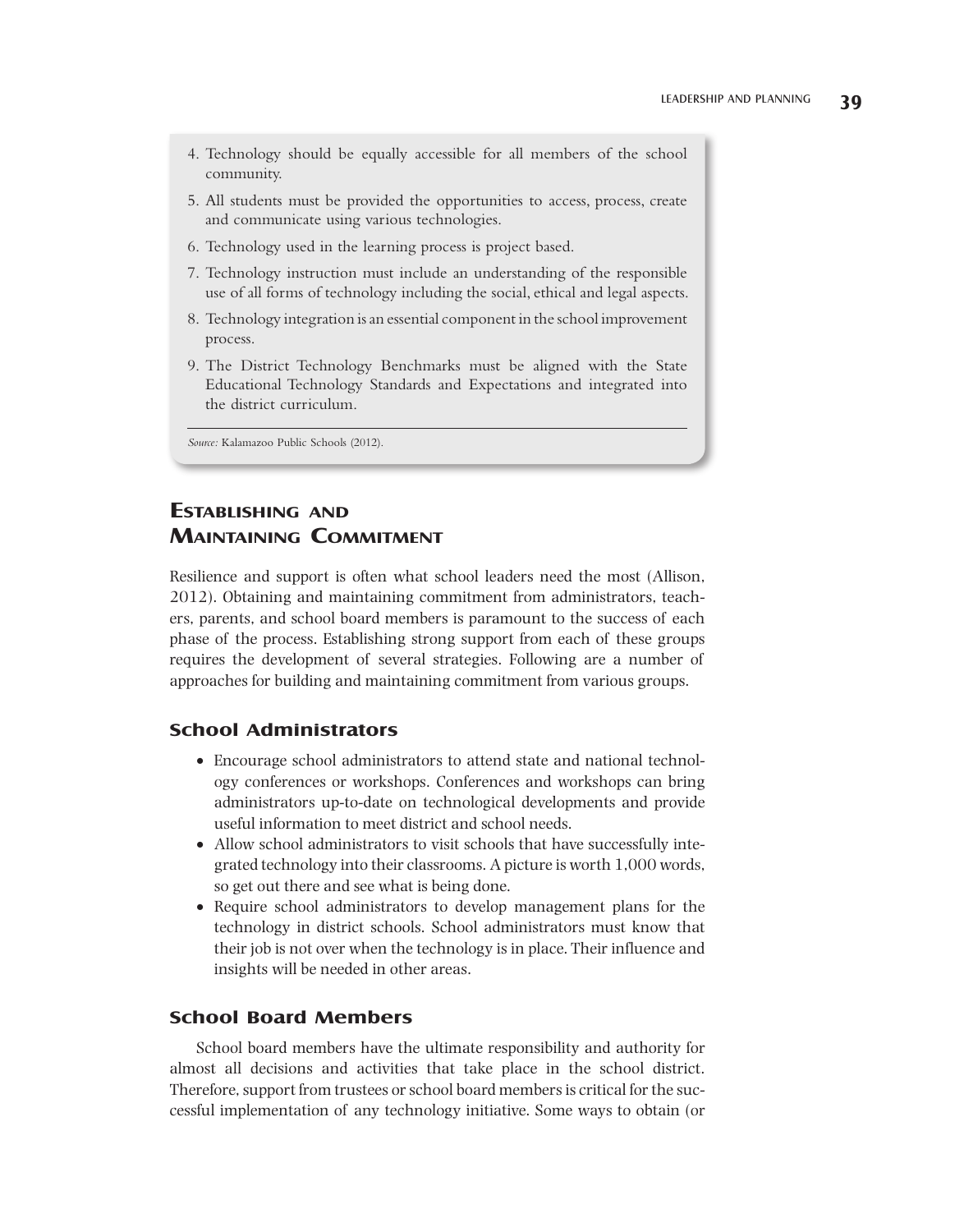maintain) board support and keep board members abreast of new developments in technology are in the following list:

- Encourage board members to attend technology presentations at state and national conferences and workshops.
- Continually upgrade board members' knowledge by making the latest research available to them.
- Keep the school board informed about district technology needs and initiatives.
- Keep board members up to date on the status of technology problems.
- Remember that school board support is important during the entire project but particularly during the planning stages.

The guidelines mentioned above are important because *to compete, public and private school board members across the country need to spend more time and energy focusing on an array of critical issues in their districts.*

## **Teachers**

Teaching is a complex profession. Initiating advances in educational technology into school learning environments can add to the complexities that teachers must already deal with on a daily basis. Inherent in properly functioning classrooms is an energy that is fully understood only through experience. It is within the hustle and bustle of classroom activities that technology initiatives will ultimately succeed or fail. Successful coordinators will understand this reality and provide a good deal of attention to teachers. The following ideas can help teachers adapt to technological changes:

- Encourage interschool visits for teachers to see what classroom technology use looks like and how it is integrated into the curriculum and regular classroom work.
- Distribute up-to-date literature and research findings about technology use in schools. This will build confidence in the staff when they know that their administrator is informed regarding the research base on this issue.
- Provide in-house workshops for classroom educators. Let teachers know where the expertise is and, more importantly, that it will be shared.
- Consider contacting teachers at specific grade levels to implement pilot projects with the new technological approach. Allow teachers to share with others the advantages they are experiencing and to discuss difficulties encountered.
- Build a user-friendly environment for teachers. Provide prompt access to expert guidance when they have questions or problems. Remember, if teachers become stuck, they rarely have time or energy to deal with technical shortcomings because students come first!
- As part of the budgeting agenda, administrators should set aside funding to send teachers to technology workshops or conferences. This is where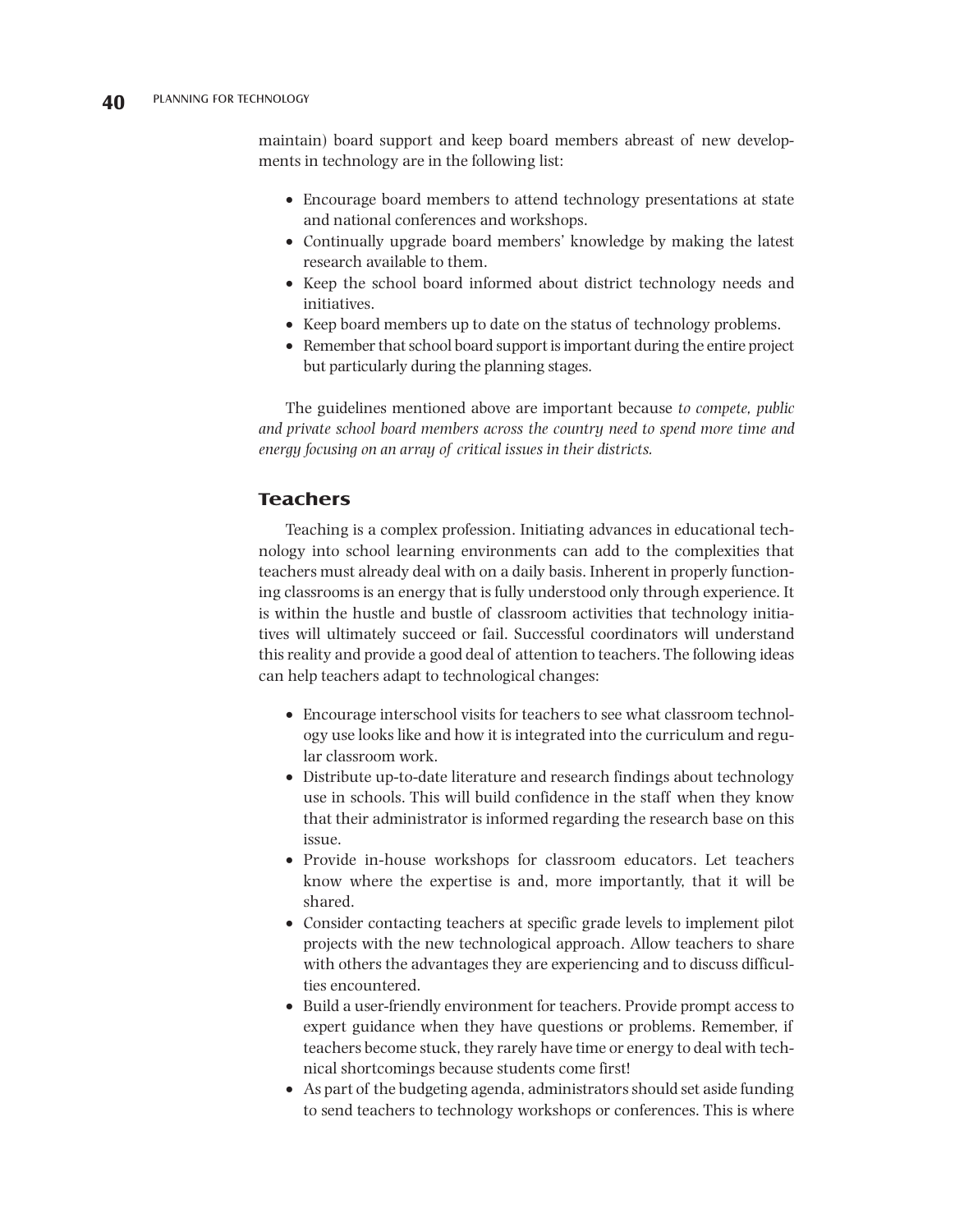they can learn from those who are already using learning technologies in their classrooms.

• Remember that teacher input and support for the technology projects are critical for real success.

#### **Parents**

Parents comprise a primary group of educational stakeholders whose voice needs to be heard. When working with parents, readers can consider the following approaches:

- Involve parents in the planning process because it can be very beneficial to a project. Make sure they know what is expected of them from the start.
- • Arrange for formal and informal meetings between school personnel and parents. These meetings can be used to set positive expectations for the intended technology project.
- Provide the latest information to parents and be willing to discuss information with them.
- When practical, invite parents to attend professional development opportunities.
- Develop working relationships between home and school to provide an avenue for parental viewpoints and contributions. Parent support can help a project immensely.

## **Project Calendar**

School leaders, technology coordinators, curriculum leaders, and committee members must work closely together to construct a practical calendar for the project. The calendar of events in the Project Outline marks important reference points for the technology advisory committee to reach in order to keep the project on schedule. Realistic target dates are a key ingredient, and committee members should be included as this is the only way to really ensure a workable schedule of events. In this respect, it is important to remember that committee members are usually chosen because they know how to get tasks done, and they are also the ones who usually have the best idea of how long it will take to get these tasks done.

#### **Developing a Schedule**

A technology implementation schedule differs from the calendar in that it is more specific in nature. The calendar sets general benchmarks to notify participants where they are in the process. The schedule, on the other hand, identifies specific tasks assigned to committee members needed to meet the benchmarks outlined in the calendar. Before scheduling begins, all participants must understand their roles in the project. Administrators and coordinators should hold meetings to discuss project guidelines and group responsibilities with the technology advisory committee members. Once a schedule is developed, a second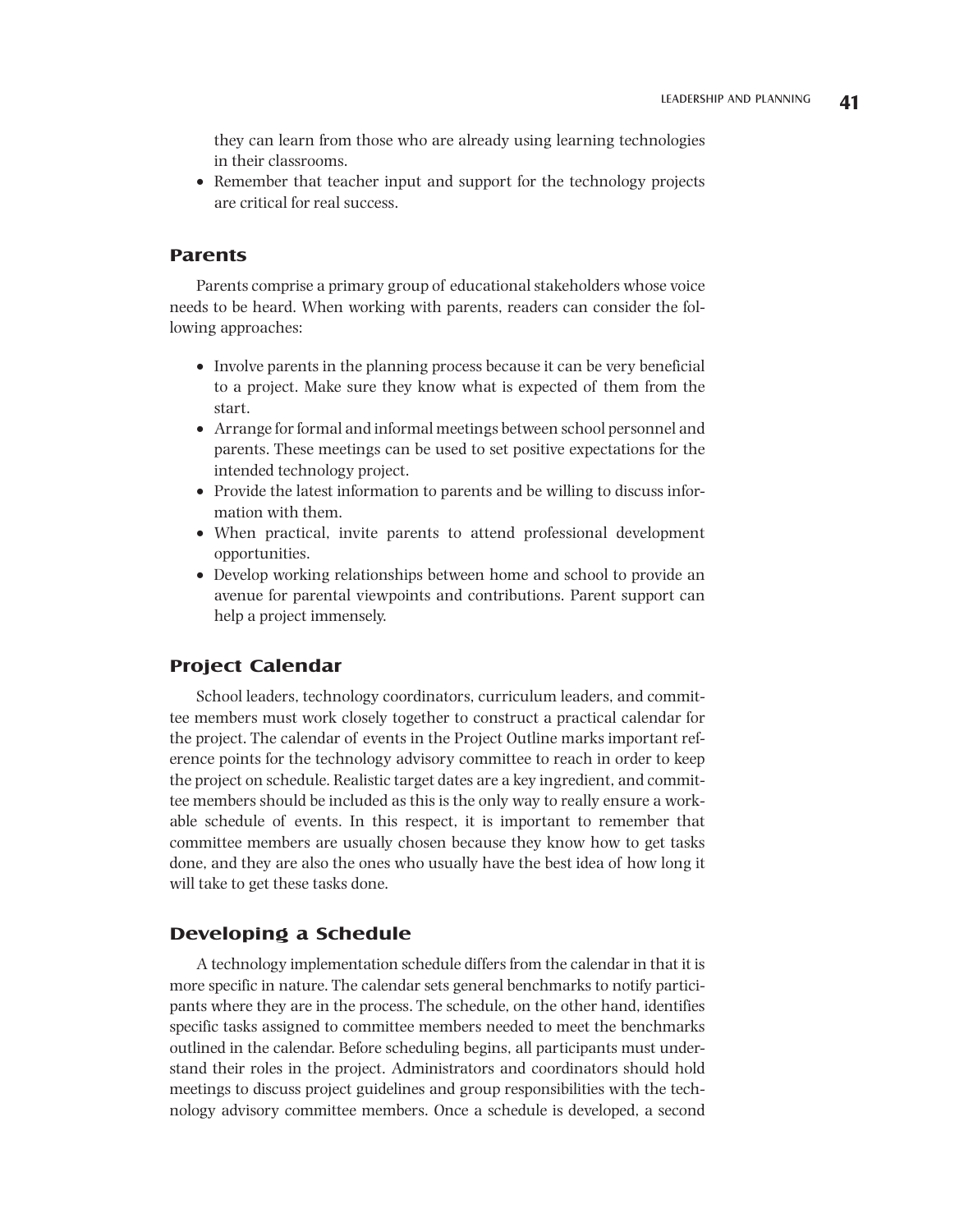#### **42** PLANNING FOR TECHNOLOGY

meeting should be convened to discuss the project in more detail. Representation at this meeting should include

- Teacher leaders
- Local technology specialists and company representatives
- Community leaders
- District maintenance advisor
- Members of groups interested in or affected by the project

Keep minutes of meetings to direct the efforts of committee members. During preliminary meetings, list the names of individuals or organizations willing to assist with any aspect of the project. Create an implementation document outlining the duty of each group or individual on the technology advisory committee. This document is important because it ties everyone together and ensures successful scheduling of the project. Building enthusiasm for any technology initiative is crucial. Without this implementation document, the best designed plans have the potential to fail (Overbay, Mollette, & Vasu, 2011). Moreover, precious time, significant sums of district money, and needless duplication of labor can be saved because channels of communication will remain open and responsibilities clearly outlined.

# **Project Outline**

The Project Outline noted below provides structure and direction for the leadership and committee activities required to make a technology project successful. When using the Project Outline, it is important to note that a needs assessment, professional development, and technology evaluation will continue well beyond the initial 2-year period. Assessing and updating current infrastructure is therefore imperative at this juncture of the planning process. Likewise, lengthening the time span for professional development should be consistent with research showing teachers often require up to 5 years to become proficient in planning and implementing educational technology.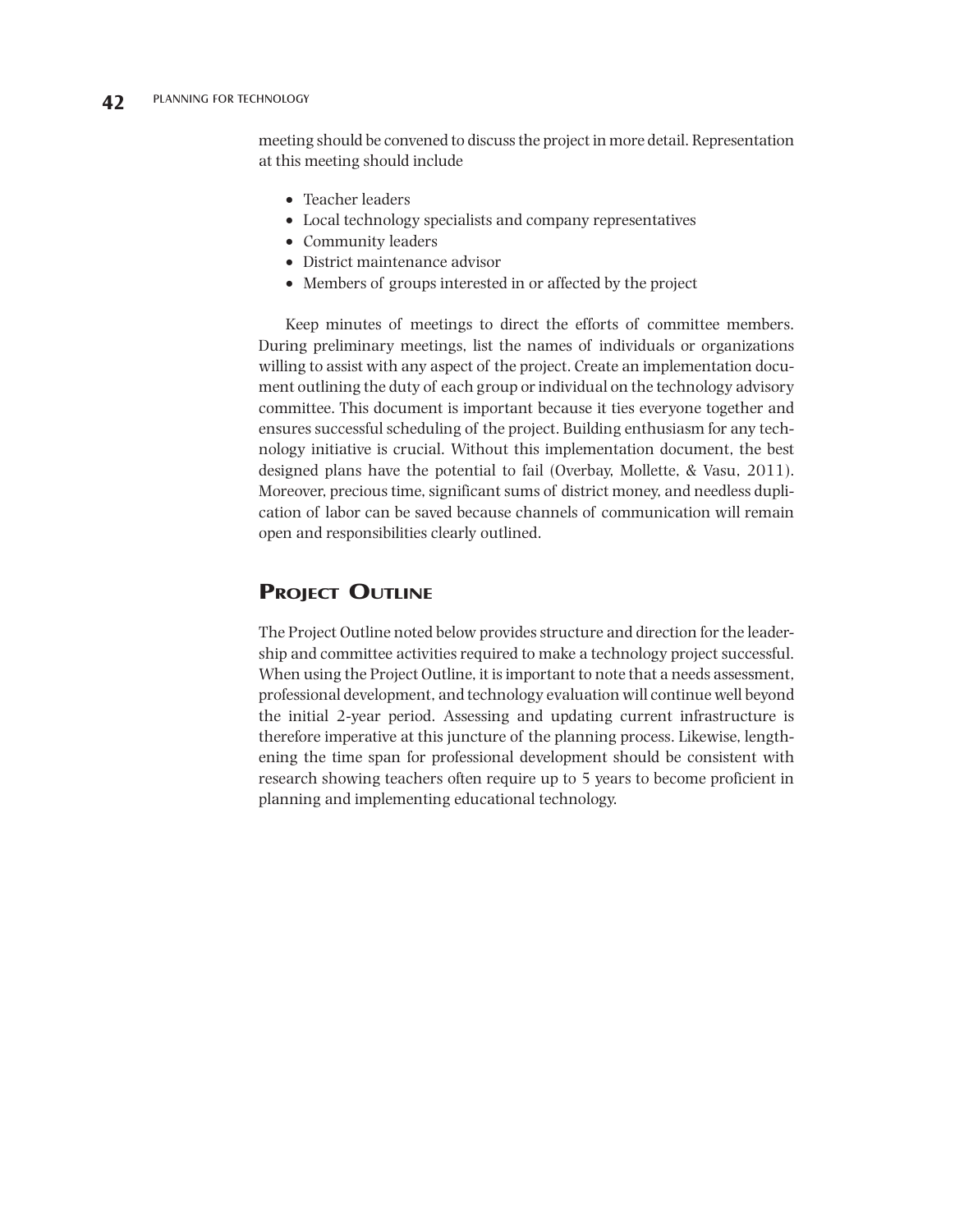## PROJECT OUTLINE

#### *Phase One: Initial Planning and Commitment*

Note: This phase deals with organizing people and creating the plans necessary in moving the technology initiative forward.

## **Step One: Gaining Support for the Project**

| Administrative                                      | <b>Faculty and Staff</b> | School Board       |  |  |
|-----------------------------------------------------|--------------------------|--------------------|--|--|
| Commitment                                          | Commitment               | Commitment         |  |  |
| $Yes \Box No \Box$                                  | Yes □ No □               | $Yes \Box No \Box$ |  |  |
| If "No," indicate reasons.                          |                          |                    |  |  |
| Parental Commitment                                 | Community Member(s)      |                    |  |  |
| $Yes \Box No \Box$                                  | Yes □ No □               |                    |  |  |
| If "No," indicate reasons.                          |                          |                    |  |  |
| Additional insights and concerns regarding support: |                          |                    |  |  |
|                                                     |                          |                    |  |  |

## **Step Two: Formulating Core Committees**

Note: The number of members on any of the suggested committees will depend on the amount of human resources available.

#### **Technology Advisory Committee**

#### **Chairperson:**

| <b>Administrative Members</b> | <b>Faculty Members</b>   |
|-------------------------------|--------------------------|
| Parent Members                | <b>Community Members</b> |

#### **Steering Committee**

#### **Chairperson:**

Note: These members will come from the technology advisory committee.

#### **Members:**

#### **Subcommittees:**

Note: The following list suggests subcommittees that could be established to help with this technology initiative. Some of these can be separate committees, or they can be combined as needed.

#### **Curriculum Committee**

#### **Chairperson:**

Note: These members will be responsible for developing a working base of information that will assist teachers in implementing the technology in the curriculum.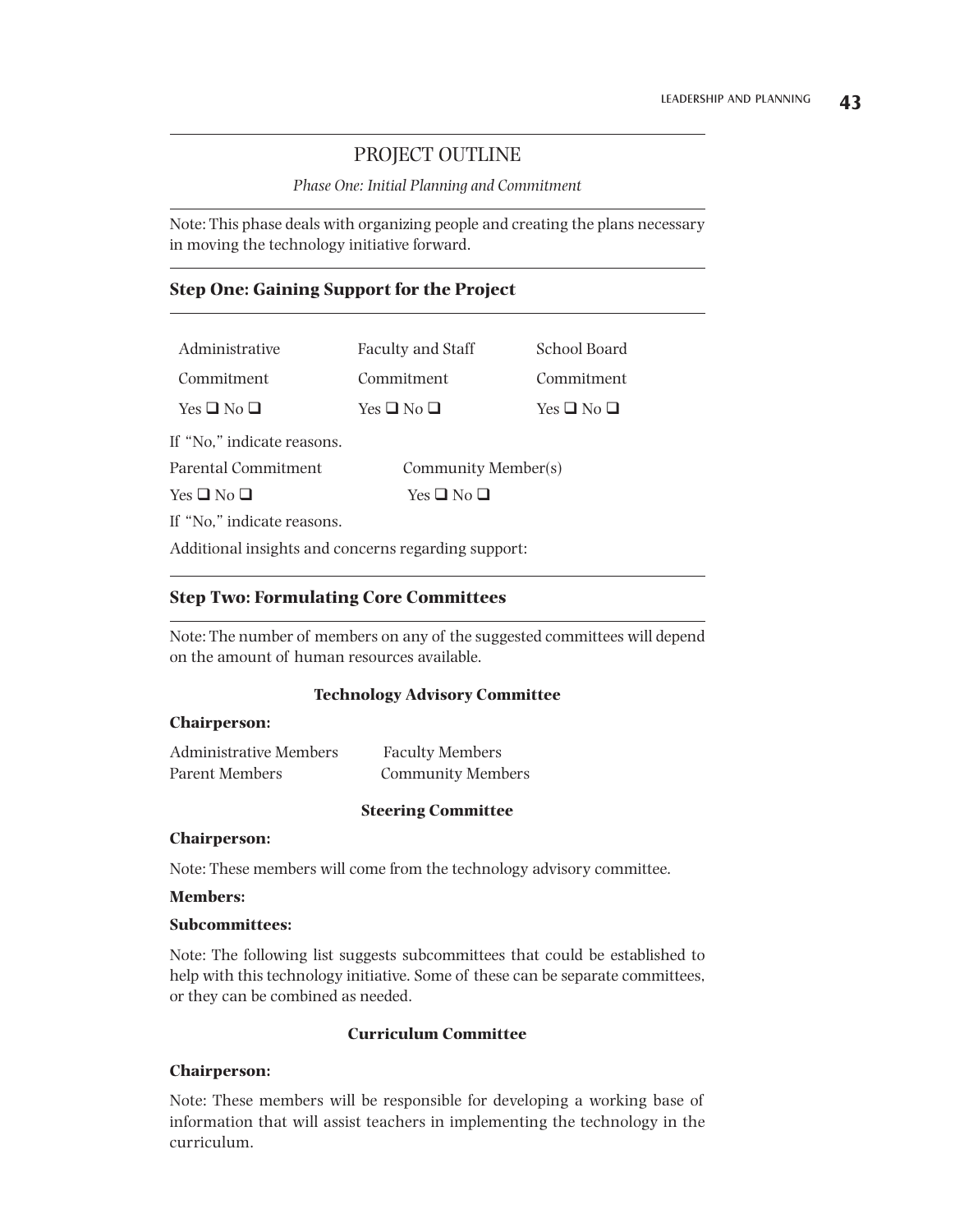#### **Members:**

#### **Professional Development Committee**

#### **Chairperson:**

Note: This committee will be responsible for ensuring that all staff members receive appropriate professional training regarding the technology initiative.

#### **Members:**

#### **Budgeting Committee**

#### **Chairperson:**

Note: This committee will be responsible for dealing with all financial issues associated with the technology project, from garnering financial support to pricing out needed equipment.

#### **Members:**

#### **Infrastructure Support Committee**

#### **Chairperson:**

Note: This committee will be responsible for deciding how the technology can best be integrated into the existing school facility. Of primary importance here is assessing as well as updating current infrastructure.

#### **Members:**

#### **Evaluation and Assessment Committee**

#### **Chairperson:**

Note: This committee will decide on and formulate the approaches needed in evaluating and assessing all stages of the project.

#### **Members:**

#### **Public Relations Committee**

#### **Chairperson:**

Note: This committee will guide and direct how information will be released to the external community.

#### **Members:**

#### **Step Three: Determining Leadership Roles**

Note: In this area of the project outline, you want to determine the degree of leadership, input, and involvement you want core members to play.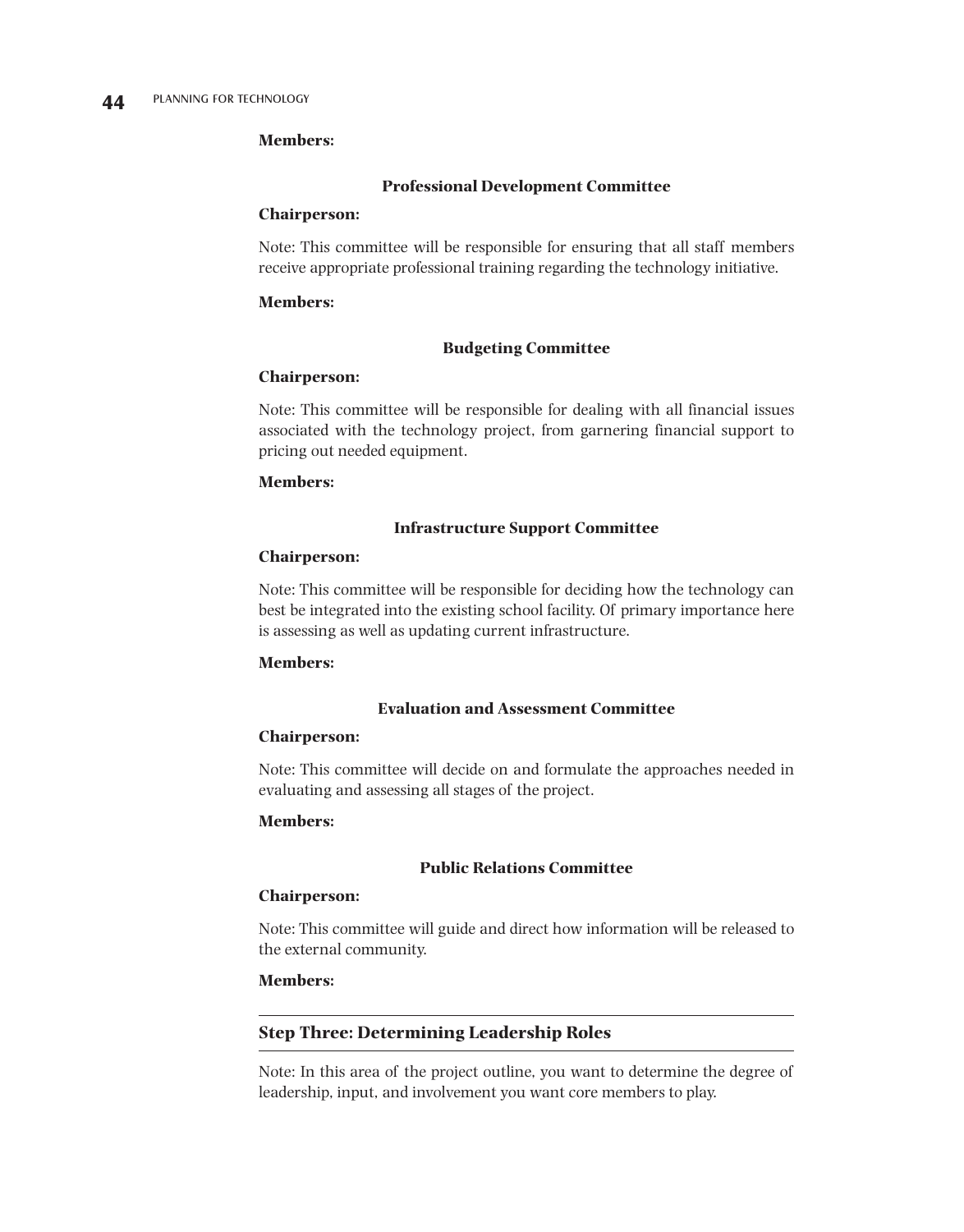#### **Superintendent**

| Leadership:                        | High $\Box$ | Medium $\Box$ | Low $\square$    |
|------------------------------------|-------------|---------------|------------------|
| Input:                             | High $\Box$ | Medium $\Box$ | Low $\square$    |
| Involvement:                       | High $\Box$ | Medium $\Box$ | Low <sup>2</sup> |
| <b>Local School Administrators</b> |             |               |                  |
| Leadership:                        | High $\Box$ | Medium $\Box$ | Low <sup>2</sup> |
| Input:                             | High $\Box$ | Medium $\Box$ | $Low \square$    |
| Involvement:                       | High $\Box$ | Medium $\Box$ | Low $\square$    |
| <b>Tehnology Instructors</b>       |             |               |                  |
| Leadership:                        | High $\Box$ | Medium $\Box$ | Low $\Box$       |
| Input:                             | High $\Box$ | Medium $\Box$ | $Low \square$    |
| Involvement:                       | High $\Box$ | Medium $\Box$ | Low <sub>Q</sub> |
| <b>Teacher Leaders</b>             |             |               |                  |
| Leadership:                        | High $\Box$ | Medium $\Box$ | Low $\square$    |
| Input:                             | High $\Box$ | Medium $\Box$ | $Low \square$    |
| Involvement:                       | High $\Box$ | Medium $\Box$ | Low $\square$    |
| <b>Parents</b>                     |             |               |                  |
| Leadership:                        | High $\Box$ | Medium $\Box$ | $Low \square$    |
| Input:                             | High $\Box$ | Medium $\Box$ | $Low \square$    |
| Involvement:                       | High $\Box$ | Medium $\Box$ | Low $\square$    |
| <b>Community Members</b>           |             |               |                  |
| Leadership:                        | High $\Box$ | Medium $\Box$ | Low $\square$    |
| Input:                             | High $\Box$ | Medium $\Box$ | Low $\square$    |
| Involvement:                       | High $\Box$ | Medium $\Box$ | Low $\square$    |
|                                    |             |               |                  |

#### **Step Four: Setting**

Whenever addressing these components of your technology project, it is essential to have a clear understanding of your current technology plan. It is suggested that before you begin to work on the following components in the Project Outline, you review Chapter 8 for help in determining the maturity level of your technology plan.

1. Write several possible vision statements: This is to provide general direction for the committees and to align the project with district philosophy statements. Remember that vision statements should align with the school's purpose of educating students and improving learning and be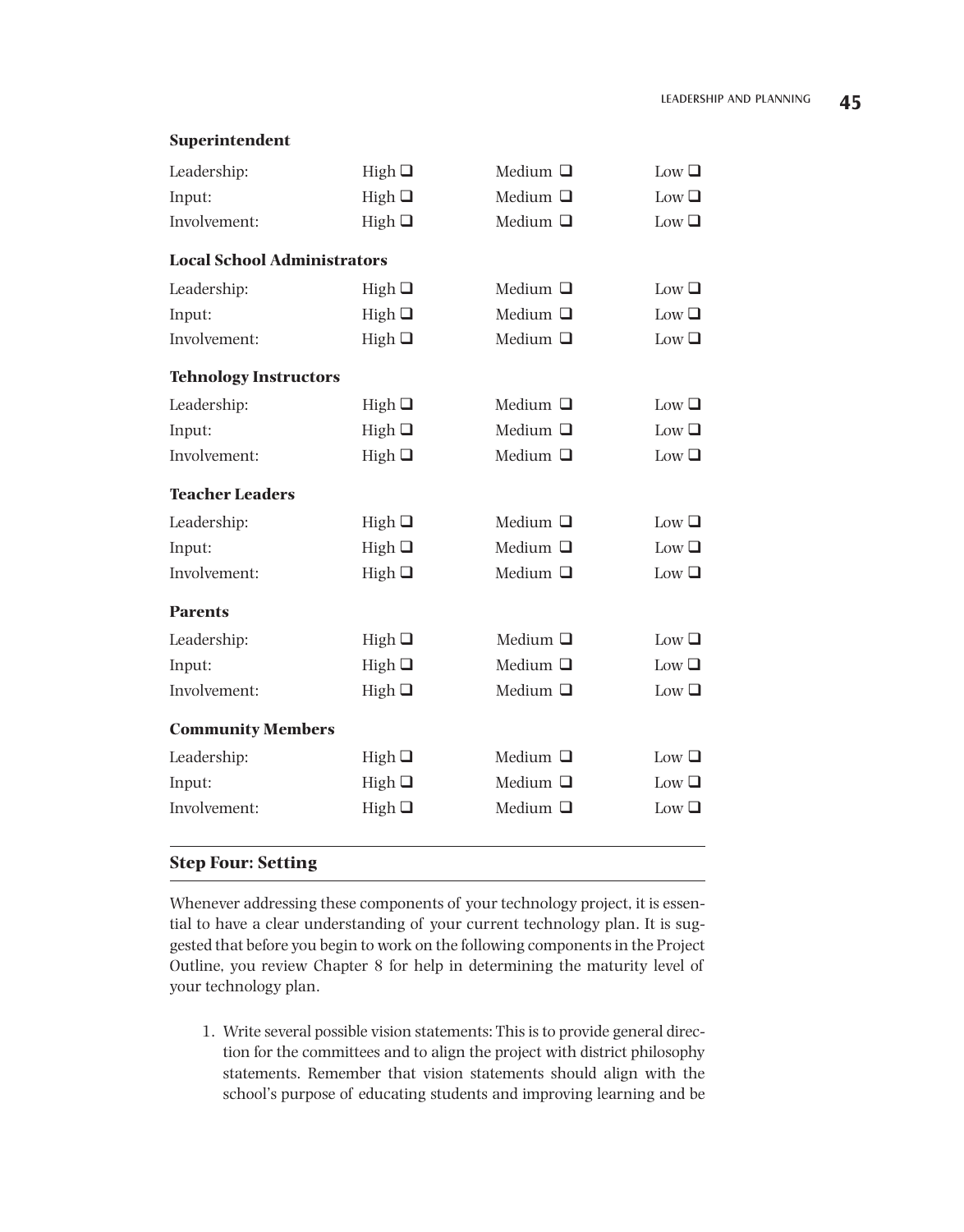consistent with the school improvement process. Make sure you are thinking about the future you want, not your current situation. Note: After you have come up with a potential list, rank them from most favored to least favored and defend this ranking. Next, rank from most difficult to least difficult to implement and defend this ranking. Are the two rankings the same or different?

Concepts to consider in your vision statement:

- a. What do you want your learners to look and be like in the years to come?
- b. How will curriculum and technology synchronize to impact student learning?
- c. What is your future concept of instructional delivery?
- d. What will your classrooms under the new vision look like?
- e. What impact do you see technology having on your school in the coming years?
- f. How will the local and larger community be involved in your technology vision?
- 2. Write several possible mission statements. Remember that the mission statement is an expression of how the vision will be fulfilled. You can go through the same ranking process you did for your vision statement. Concepts to consider in your mission statement are the following:
	- a. What is your definition of learning?
	- b. How is learning different when technology is added?
	- c. How can you make your vision come to reality?
	- d. What is required to make technology have positive impacts on instruction?
	- e. How do you see technology impacting student achievement outcomes?
	- f. What is unique about the learners and their needs at your school?

#### **State specific goals:**

Now that you have potential vision and mission statements, you will want to support this with relevant goals. In this sense, you want your goals to be specific statements about how you are going to connect technology to learning. Goals are the technology and learning points you are trying to reach. You want your goals to be realistic, achievable, and adaptable.

Goals List:

1.

2.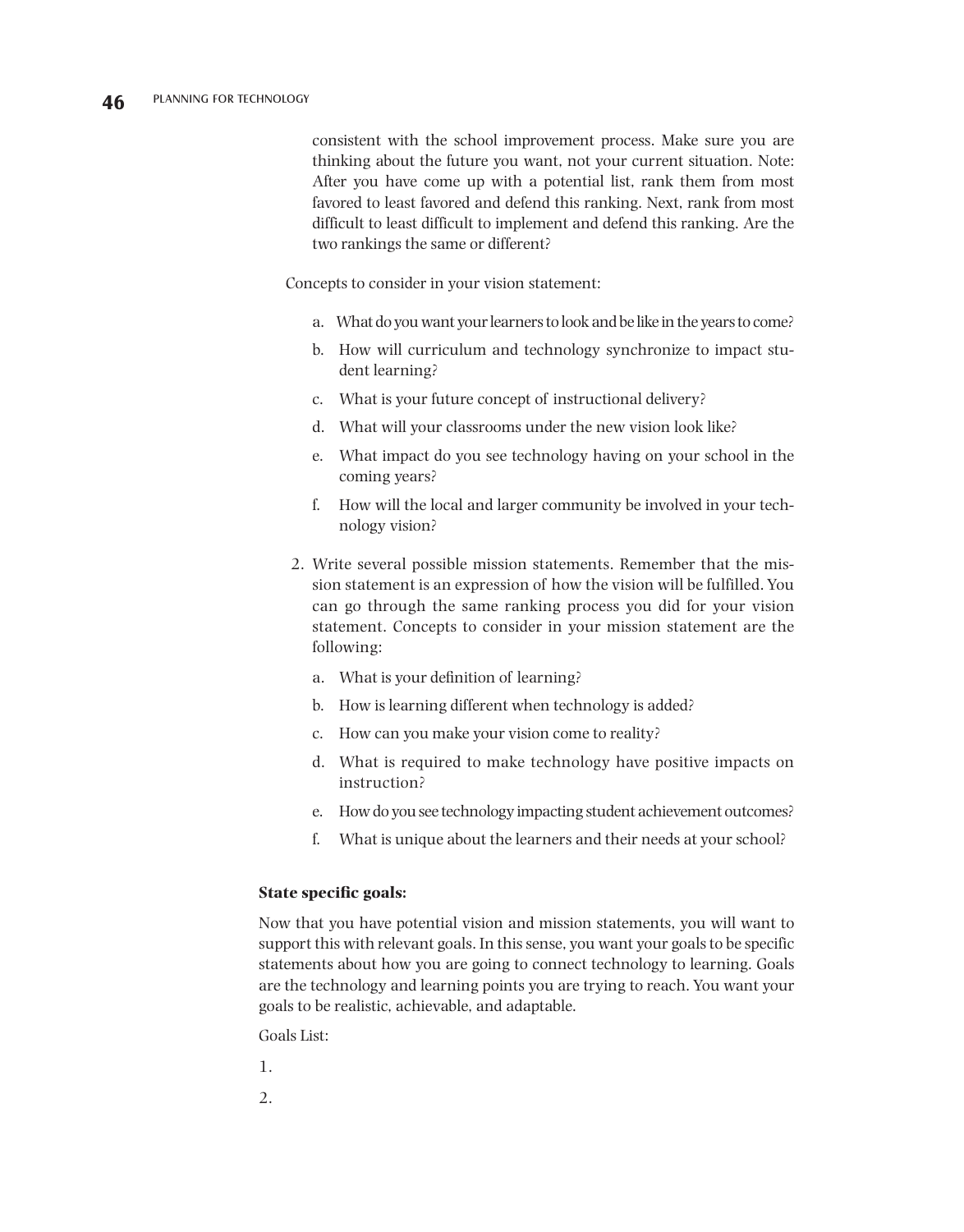3. 4. 5. 6. 7. Other:

#### **State specific objectives:**

You now need to write some specific objectives for each goal. Objectives are ways that you can measure the accomplishments of your intended goals. You want your objectives to be clear, concise, measurable, adaptable, and observable.

Objectives List Goal 1 Objectives: 1. 2. 3. 4. Other: Goal 2 Objectives: 1. 2. 3. 4. Other: Goal 3 Objectives: 1. 2. 3. 4. Other: Goal 4: Other . . .

3. Committee recommendations:

This will provide direction for the committees as they work toward a solid technology plan.

Recommendations List: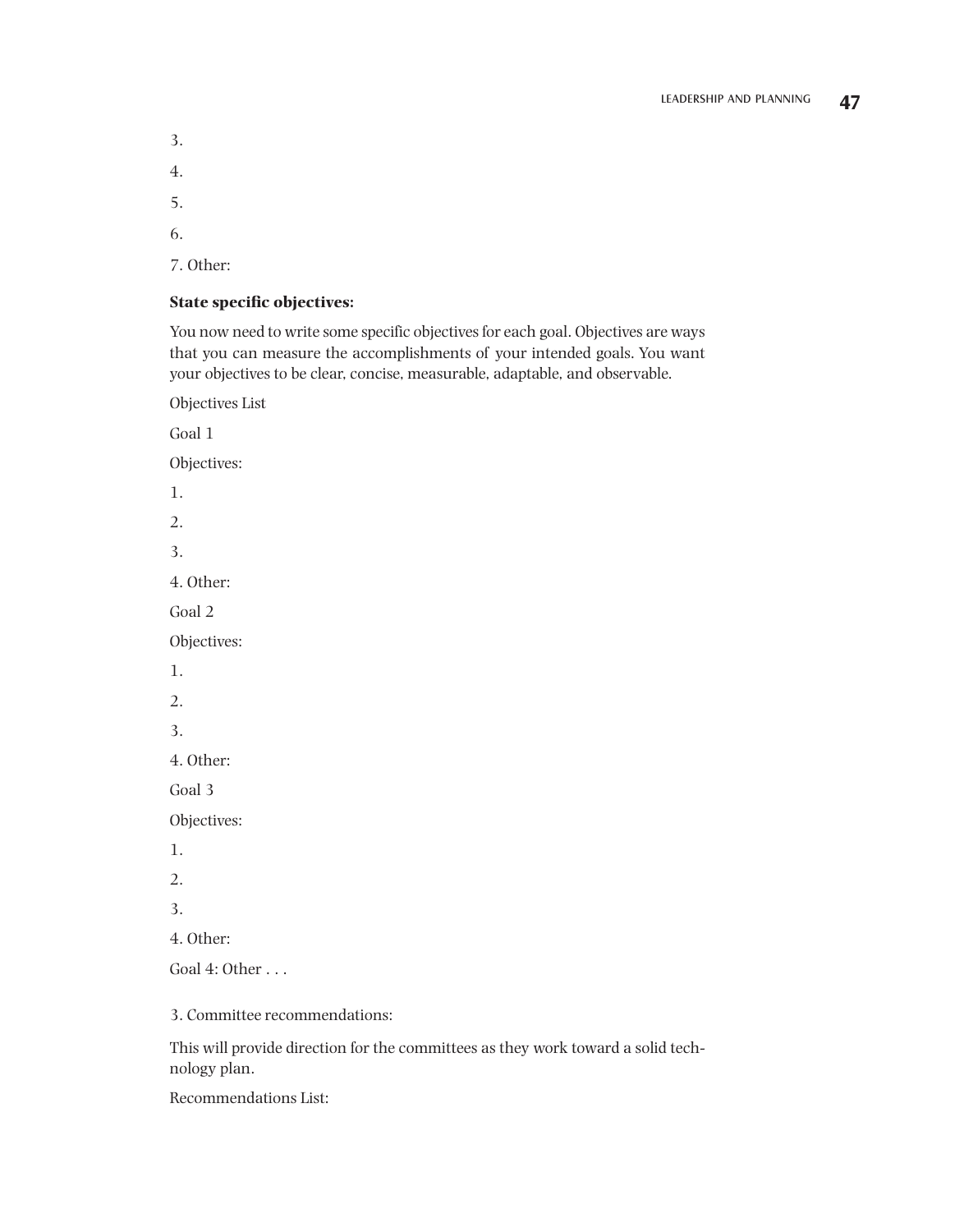#### **Step Five: Establish Communication Networks**

Note: Make sure that you provide a list of all committees and their members to everyone involved in the project. In doing so, stress the importance of using proper channels when discussing project issues or concerns. As part of this, project-related communications should go through committee chairs to disseminate to committee members.

#### **Step Six: Needs Assessment**

Note: In this particular category, you want to ask yourself if you have general needs in each of these three areas. The key is that you want to start to consider what already exists in the school and what can be used and what is needed to begin to align your existing technology program with the new technology initiative outlined in this book.

#### **General Assessment**

| A. Hardware Needs  | B. Software Needs  | C. Financial Assessment |
|--------------------|--------------------|-------------------------|
| $Yes \Box No \Box$ | $Yes \Box No \Box$ | Yes $\Box$ No $\Box$    |

| A. Hardware Inventory              |                       |                      |  |
|------------------------------------|-----------------------|----------------------|--|
| Equipment                          | <b>Current Amount</b> | <b>Needed Amount</b> |  |
| <b>Faculty desktops</b>            |                       |                      |  |
| Faculty mobile devices             |                       |                      |  |
| Student desktops                   |                       |                      |  |
| Student portable devices           |                       |                      |  |
| Smart boards                       |                       |                      |  |
| Available printers                 |                       |                      |  |
| Wireless routers/Networking system |                       |                      |  |
| Other                              |                       |                      |  |

#### **Current Technology Hardware Specifications**

**PC APPLE Mobile Device**

Processor type:

Memory: \_\_\_\_\_\_\_\_\_\_\_\_\_\_\_\_\_\_\_\_\_\_\_\_\_\_\_\_\_\_\_\_\_\_\_\_\_\_\_\_\_\_\_\_\_\_\_\_\_\_\_\_\_\_\_\_\_

USB/HDMI ports: \_\_\_\_\_\_\_\_\_\_\_\_\_\_\_\_\_\_\_\_\_\_\_\_\_\_\_\_\_\_\_\_\_\_\_\_\_\_\_\_\_\_\_\_\_\_\_\_\_\_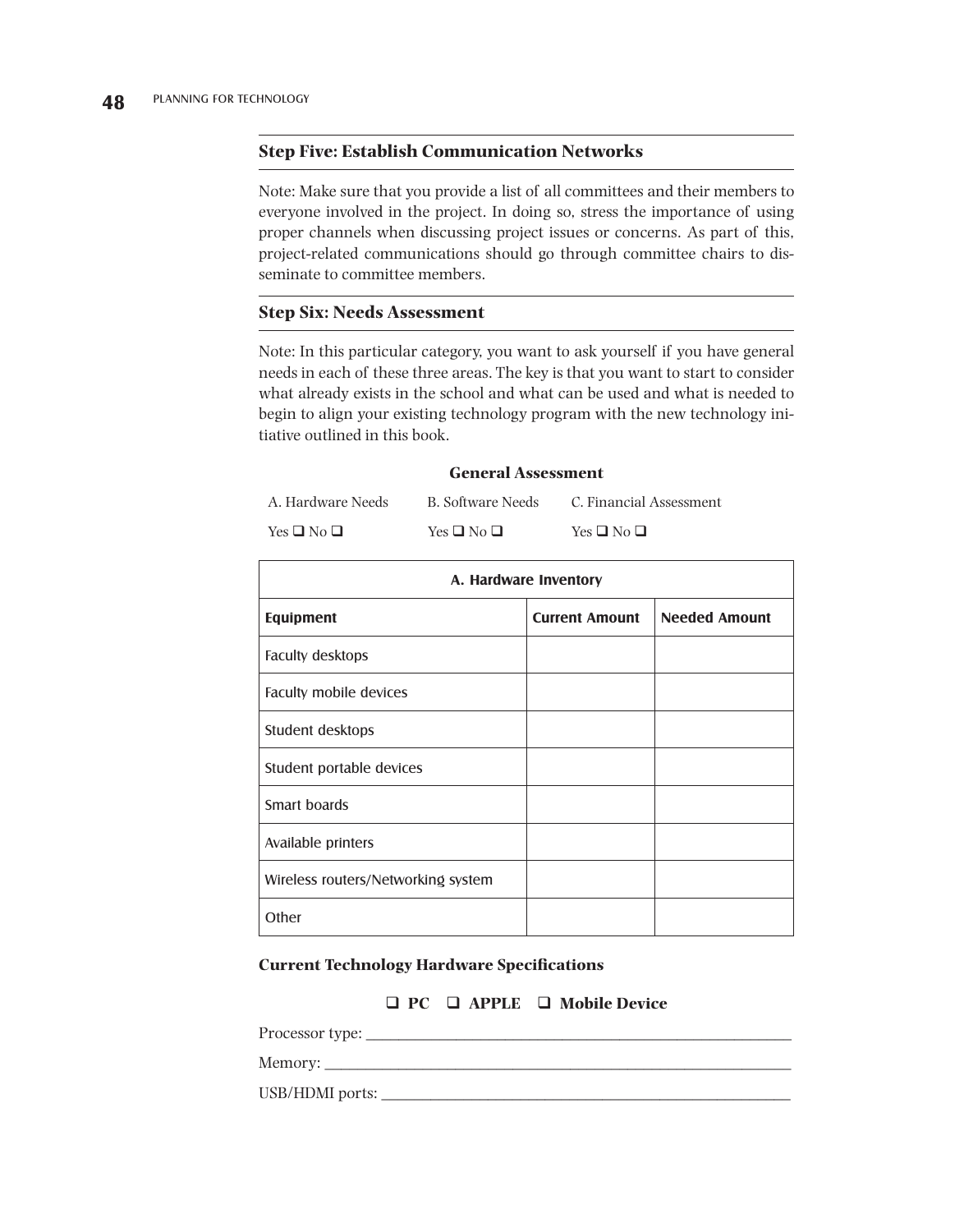Bluetooth: \_\_\_\_\_\_\_\_\_\_\_\_\_\_\_\_\_\_\_\_\_\_\_\_\_\_\_\_\_\_\_\_\_\_\_\_\_\_\_\_\_\_\_\_\_\_\_\_\_\_\_\_\_\_\_\_ Wireless capability: \_\_\_\_\_\_\_\_\_\_\_\_\_\_\_\_\_\_\_\_\_\_\_\_\_\_\_\_\_\_\_\_\_\_\_\_\_\_\_\_\_\_\_\_\_\_\_\_\_ Operating system: \_\_\_\_\_\_\_\_\_\_\_\_\_\_\_\_\_\_\_\_\_\_\_\_\_\_\_\_\_\_\_\_\_\_\_\_\_\_\_\_\_\_\_\_\_\_\_\_\_\_ Warranty: \_\_\_\_\_\_\_\_\_\_\_\_\_\_\_\_\_\_\_\_\_\_\_\_\_\_\_\_\_\_\_\_\_\_\_\_\_\_\_\_\_\_\_\_\_\_\_\_\_\_\_\_\_\_\_\_

Other relevant data:

## **B. Current In-School Software and Application Programs**

1. 2. 3.

4.

# 5. Other:

#### **C. Technology Financial Assessment**

| <b>Current Amount</b> | <b>Potential Amount</b> |
|-----------------------|-------------------------|
| \$                    | \$                      |
| \$                    | S                       |
| \$                    | \$                      |
| \$                    | \$                      |
| \$                    | \$                      |
| \$                    | S                       |
| \$                    | S                       |
| \$                    | \$                      |
| \$                    | \$                      |
|                       |                         |

#### **Step Seven: Course of Action**

- 1. List specific purposes for the technology change.
- 2. Project evaluation: Determine how technology will be evaluated for use.
- 3. Preliminary supplier evaluation

Company: \_\_\_\_\_\_\_\_\_\_\_\_\_\_\_\_\_\_\_\_\_\_\_\_\_\_\_\_\_\_\_\_\_\_\_

| Expertise:       | Excellent $\Box$ | Good $\Box$ | Poor $\Box$ |
|------------------|------------------|-------------|-------------|
| Price:           | Excellent $\Box$ | Good $\Box$ | Poor $\Box$ |
| Service quality: | Excellent $\Box$ | Good $\Box$ | Poor $\Box$ |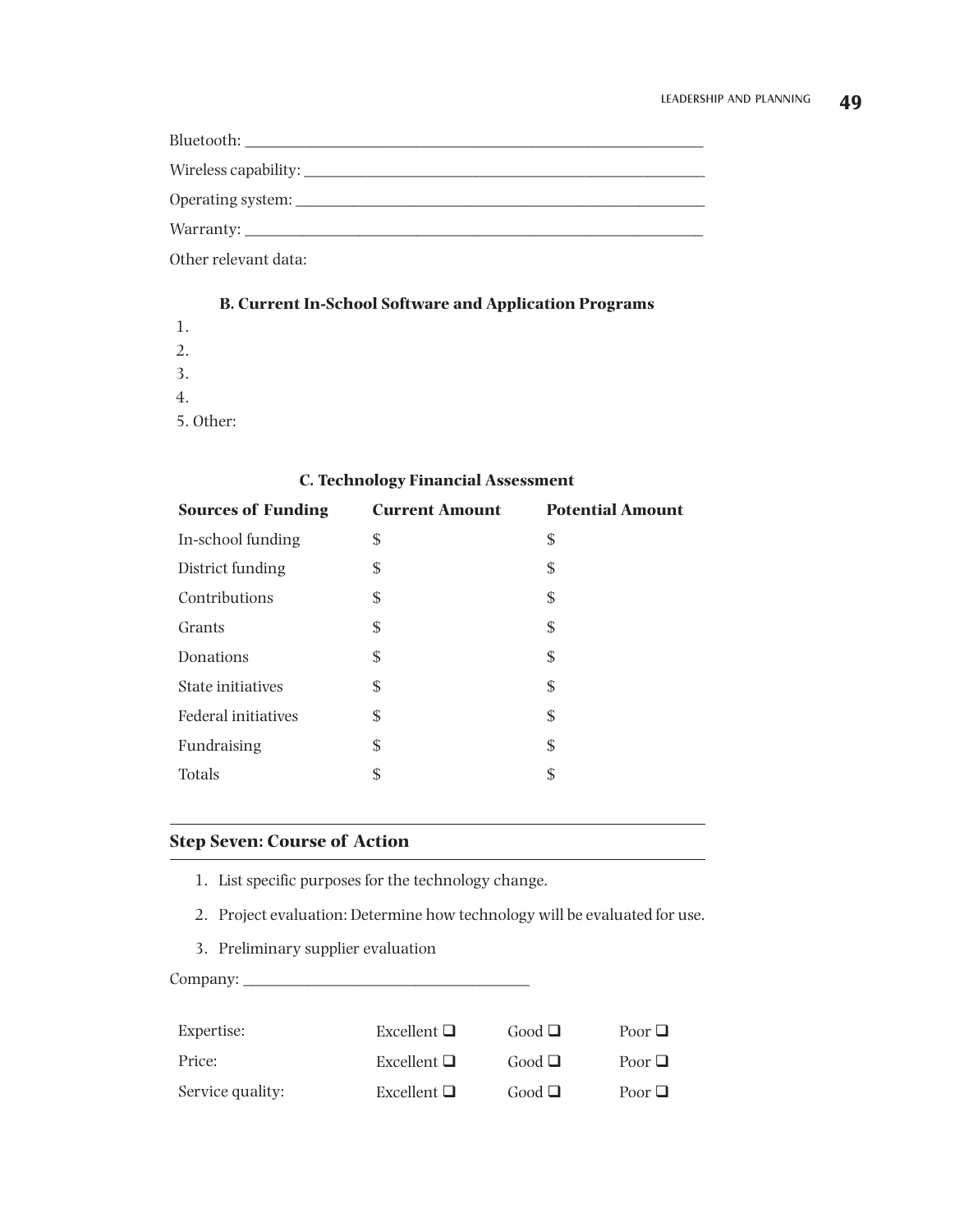| After-sale service: | Excellent $\Box$ | Good $\Box$ | Poor $\Box$ |
|---------------------|------------------|-------------|-------------|
| Warranty:           | Excellent $\Box$ | Good $\Box$ | Poor $\Box$ |

- $\bullet~$  Repeat this process until an appropriate company can be found.
- • Preview software and application support services.

Findings:

| 4. Assess general costs for<br>predicted hardware needs. | <b>PC</b> | <b>Apple</b> | Cost per Unit |
|----------------------------------------------------------|-----------|--------------|---------------|
| Faculty desktop                                          |           |              | \$            |
| Faculty mobile device                                    |           |              | \$            |
| Student desktop                                          |           |              | \$            |
| Student mobile device                                    |           |              | \$            |
| Smart board                                              |           |              | \$            |
| Wireless routers/Networking<br>system                    |           |              | \$            |
| Other                                                    |           |              | \$            |

| <b>5. Estimated Hardware Costs</b>     |                               |   |                                |                                              |
|----------------------------------------|-------------------------------|---|--------------------------------|----------------------------------------------|
| <b>Users</b>                           | <b>Total Cost Per</b><br>Unit | × | <b>Amount</b><br><b>Needed</b> | $=$ Total<br><b>Predicted</b><br><b>Cost</b> |
| Faculty desktop                        |                               |   |                                |                                              |
| Faculty mobile device                  |                               |   |                                |                                              |
| Student desktop                        |                               |   |                                |                                              |
| Student mobile<br>device               |                               |   |                                |                                              |
| Smart board                            |                               |   |                                |                                              |
| Wireless routers/<br>Networking system |                               |   |                                |                                              |
| Other                                  |                               |   |                                |                                              |
| <b>Total Cost</b>                      |                               |   |                                |                                              |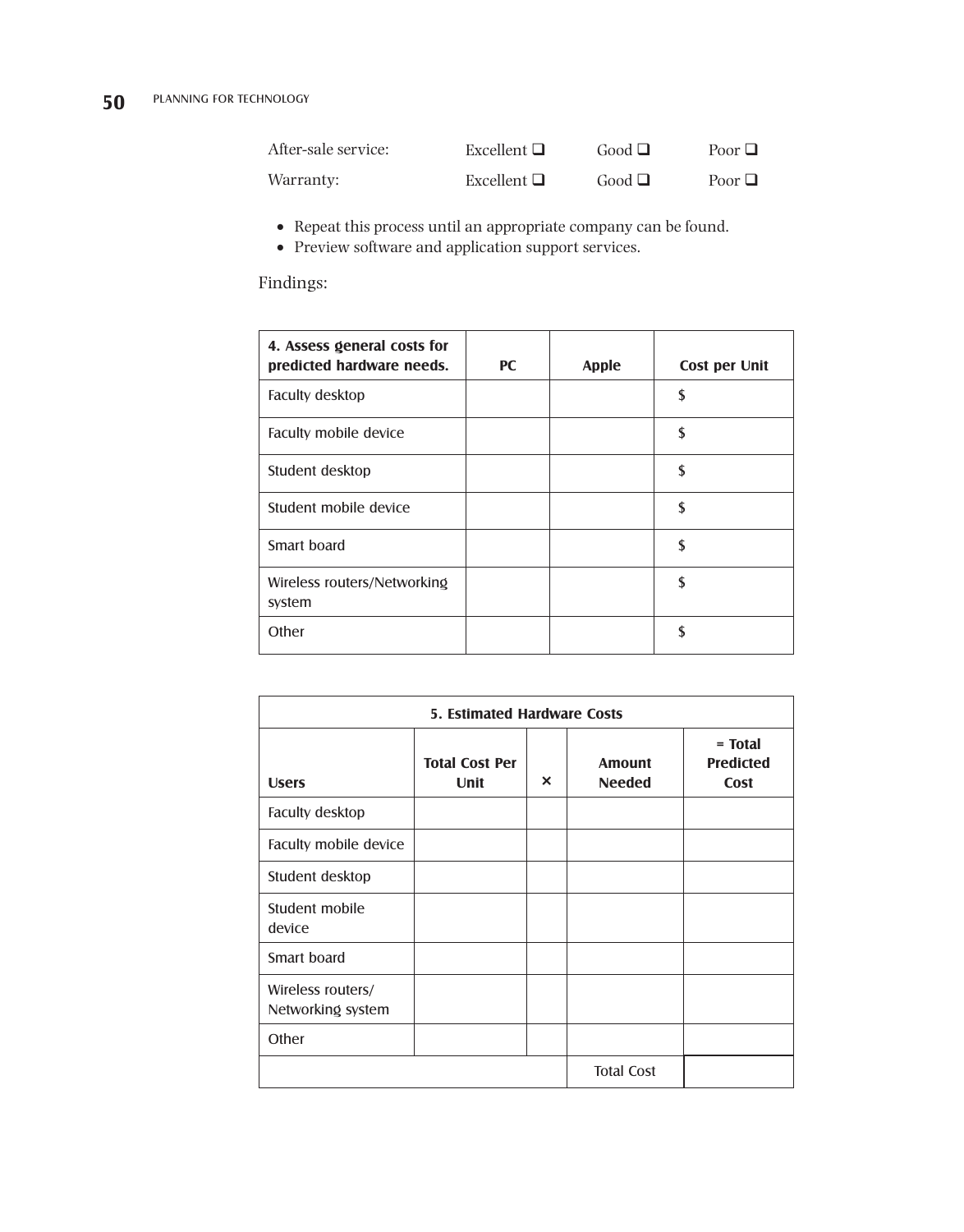Note: You may not have to purchase all new equipment or devices for a project. Make sure everything is compatible.

#### **Option:**

Some schools and school districts are opting to lease equipment and systems instead of purchasing them outright. Leasing agreements allow schools to acquire equipment without using capital funds, establish flexible financing, and keep systems current. Most leasing agreements are based on 48-month terms. It is something that could be discussed and considered based on district needs, finances, and resources.

6. Evaluate existing network capabilities. Unless you have a qualified technical expert, it would be best if this was evaluated through school district personnel or contracted privately.

List specific needs:

7. Establish professional development program and prepare budget. Include such factors as

| Professional development: | Я  |
|---------------------------|----|
| Conferences:              | \$ |
| Research resources:       | Я  |
| Leave time:               | Я  |
| Travel allowances:        | Я  |
| Other:                    | \$ |
| Projected totals:         |    |

*General comments:*

8. Review all proposed maintenance agreements, contracts, costs, warrantees, legal documents, and so on. Make sure to get the various committees and school officials to double-check and list any concerns.

Notes: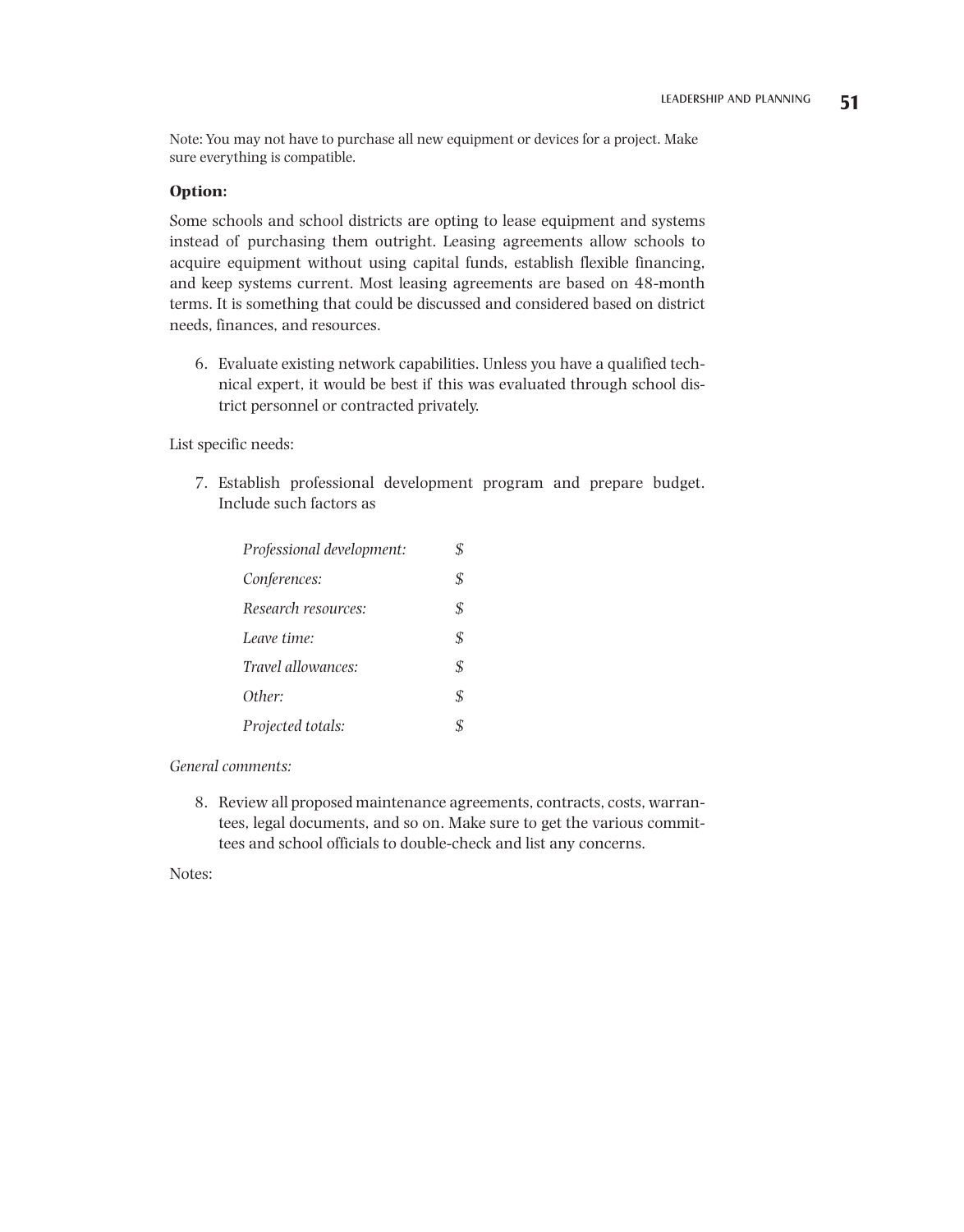## PROJECT OUTLINE

#### *Phase Two: Action Planning and Implementation*

#### **Step One: Committee Action**

Assign specific tasks to committees. Consider factors such as

- Committee description
- Who will participate
- Timelines for work projects

Committees should now be actively working on their areas of focus and should be providing clear direction to how the equipment and devices will be brought into the classrooms.

#### **Step Two: Financial Review**

- 1. Verify funding sources accessed by appropriate committees. You should now be starting to work with actual figures and not projected numbers.
- 2. Confirm hardware, software, and application costs.
- 3. Confirm infrastructure and networking costs.
- 4. Confirm staff development costs.
- 5. Finalize financial plans with appropriate district and school authorities.

#### **Step Three: Public Relations Program**

- 1. Committee chairperson or administrator should now be able to inform the larger community and public of the technology project.
- 2. Assign school and technology spokesperson.
- 3. Ensure that parents and the public are appropriately informed of the stages and progress of the technology initiative. This can occur through school website, online and phone message systems, newsletters, articles in the local paper, radio, and television.

#### **Step Four: Calendar of Events**

- 1. Finalize dates for completion of purchases.
- 2. Set dates for introduction of new devices into classrooms.
- 3. Set tentative dates for professional development.
- 4. Set program evaluation dates.
- 5. Set dates for public relations information and events.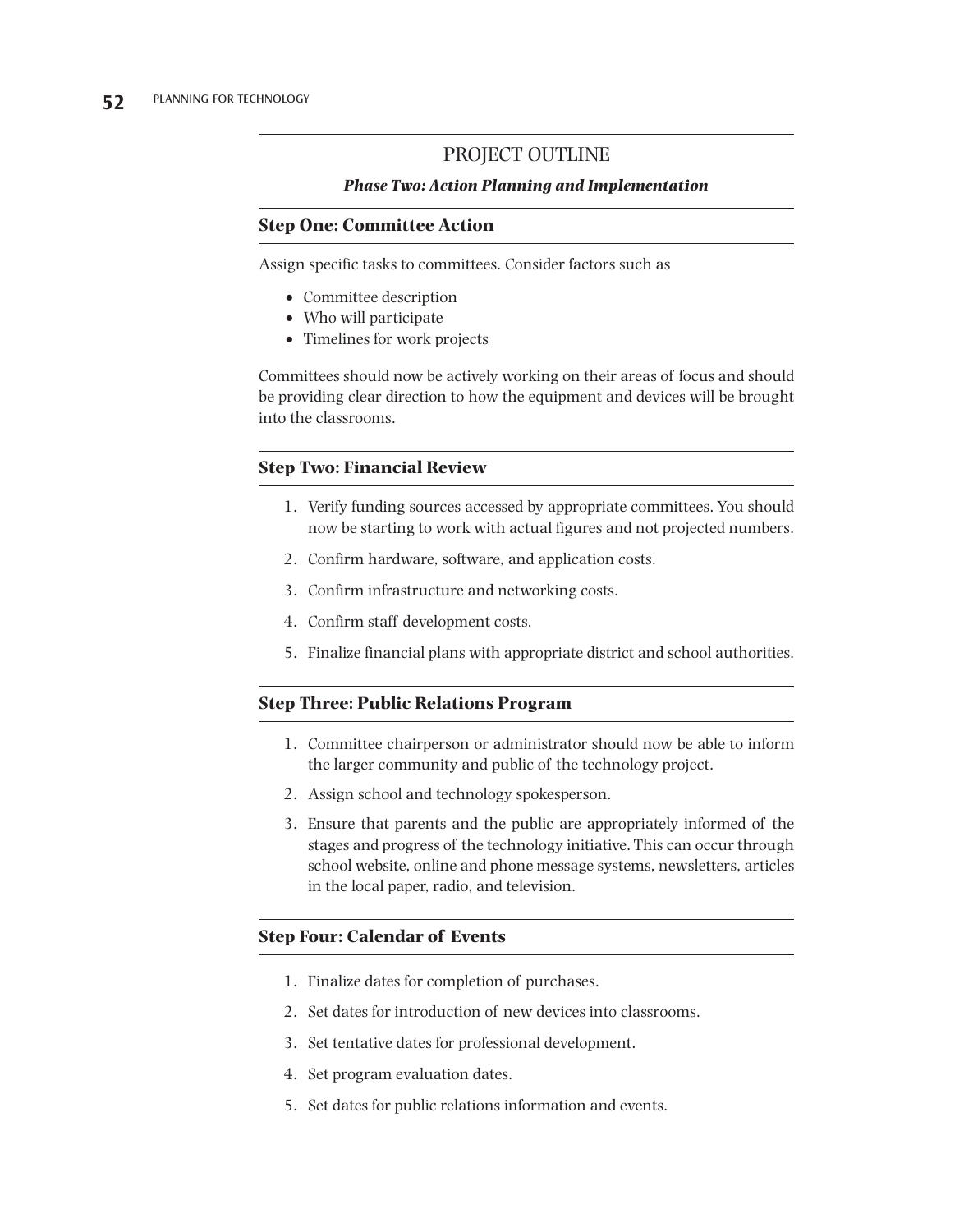## **Calendar of Events Checklist**

| Date: | Done $\square$ |
|-------|----------------|
| Date: | Done $\square$ |
| Date: | Done $\square$ |
| Date: | Done $\square$ |
| Date: | Done $\square$ |
| Date: | Done $\square$ |
| Date: | Done $\square$ |
| Date: | Done $\square$ |
| Date: | Done $\square$ |
| Date: | Done $\square$ |
| Date: | Done $\Box$    |
| Date: | Done $\square$ |
| Date: | Done $\square$ |
| Date: | Done $\square$ |
| Date: | Done $\square$ |
| Date: | Done $\square$ |
| Date: | Done $\square$ |
|       |                |

## **Step Five: Hardware, Software and Application Implementation Checklist**

| 1. Sign contracts to purchase hardware, software,<br>applications, and network accessories.                              | Done $\square$ |
|--------------------------------------------------------------------------------------------------------------------------|----------------|
| 2. Sign contracts to purchase support materials such as<br>tables, chairs, headsets, extension cords, power strips, etc. | Done $\square$ |
| 3. Prepare schools and appropriate personnel to facilitate<br>delivery and setup.                                        | Done $\square$ |
| 4. Check all products for damage.                                                                                        | Done $\square$ |
| 5. Return damaged materials for replacement.                                                                             | Done $\Box$    |
| 6. Place equipment in classrooms according to agreed-on<br>plans.                                                        | Done <b>□</b>  |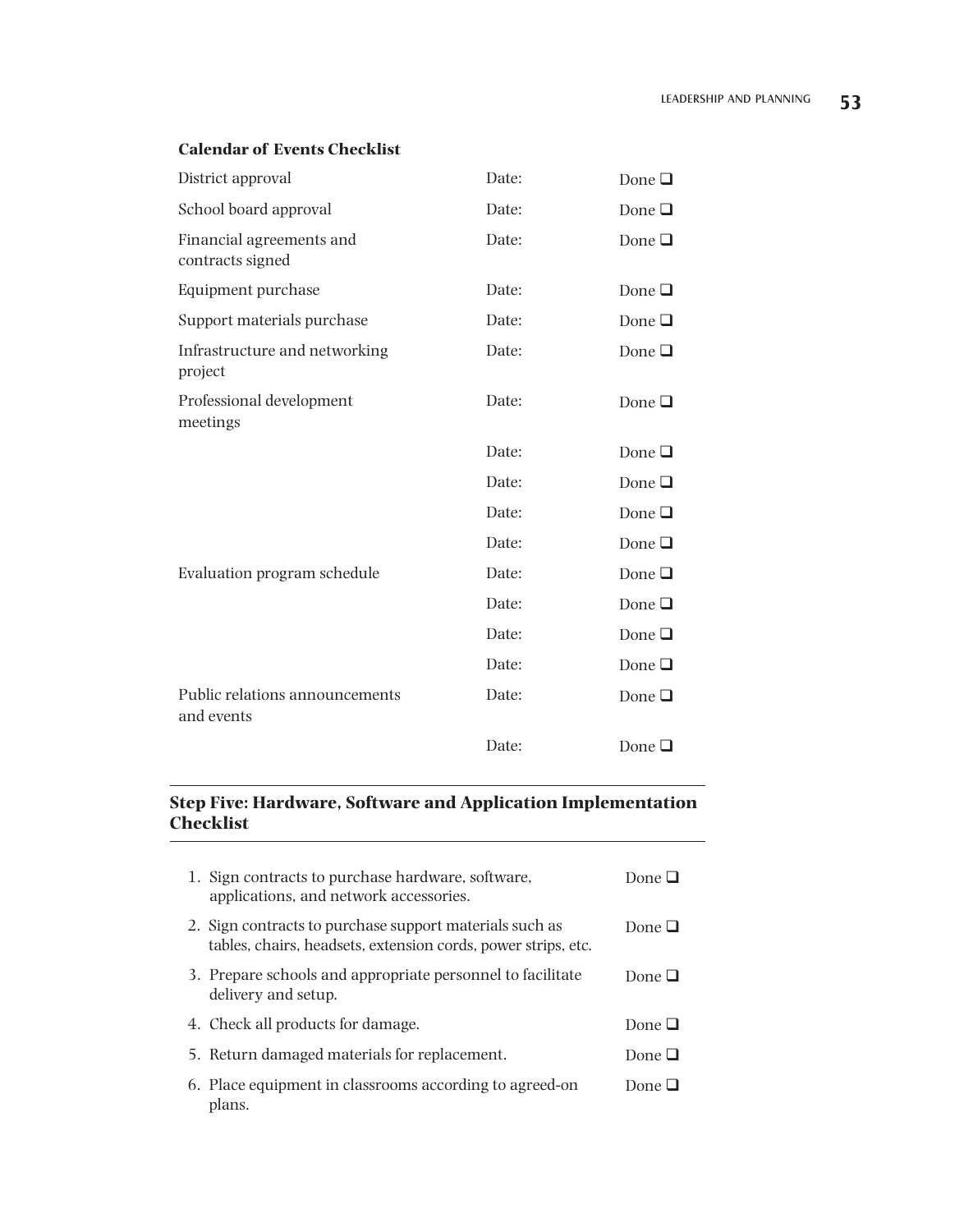| 7. Consult teachers to see if changes are needed regarding<br>placement of equipment and devices in their rooms.                      | Done $\Box$    |
|---------------------------------------------------------------------------------------------------------------------------------------|----------------|
| 8. Load all software and check for problems.                                                                                          | Done $\square$ |
| 9. Run all factory-installed programs and check for<br>problems.                                                                      | Done $\Box$    |
| 10. Check network to make sure that connections work as<br>needed.                                                                    | Done $\square$ |
| 11. Make sure support materials are available and equitably<br>distributed (manuals, tutorial programs, textbooks, etc.).             | Done $\Box$    |
| 12. Run final integrity checks on networks, equipment,<br>software, and applications before clearing the system for<br>classroom use. | Done $\square$ |
| 13. Sign contract for service and maintenance of system.                                                                              | Done $\square$ |
| 14. Develop schedule for regular cleaning and preventive<br>maintenance.                                                              | Done $\square$ |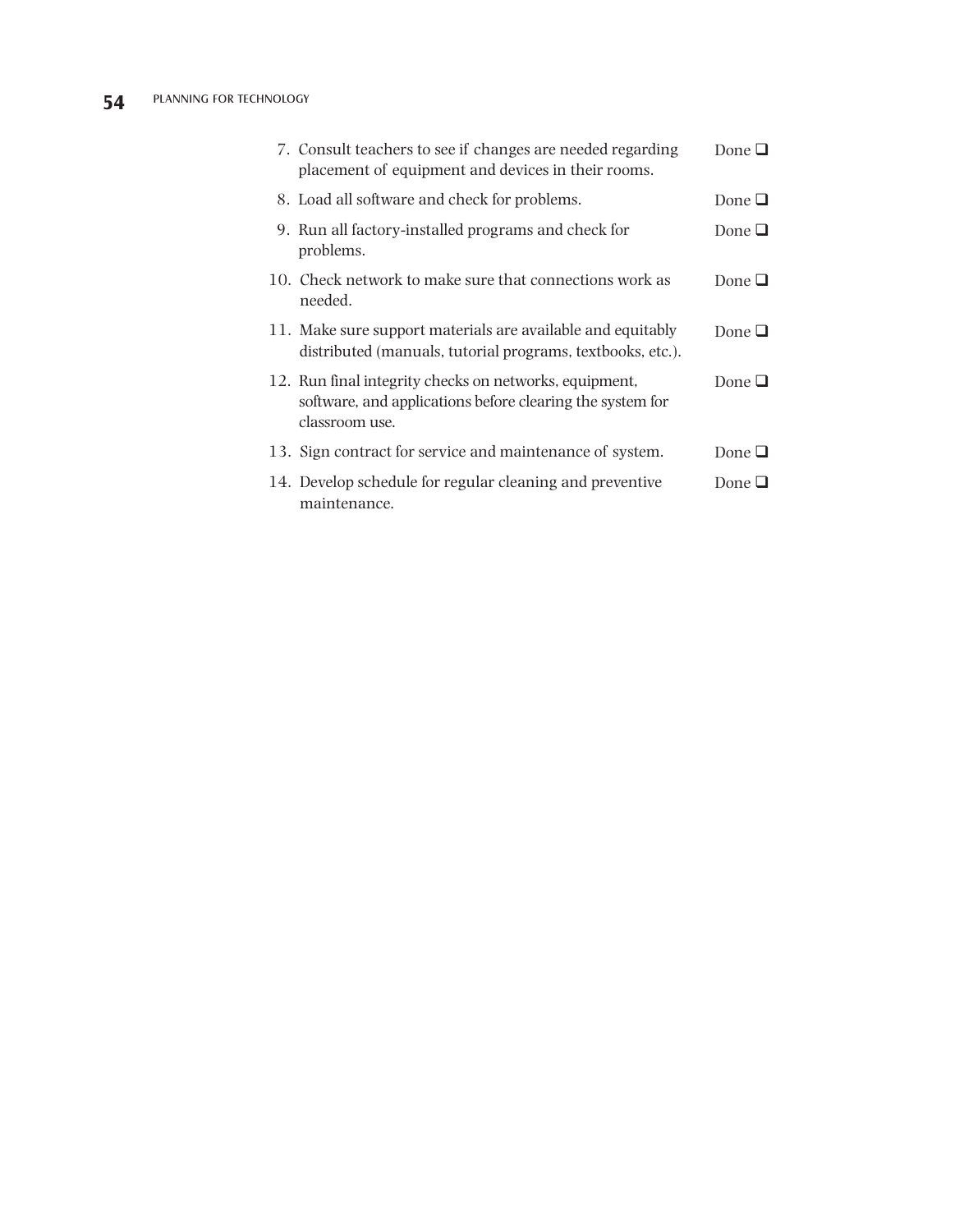## PROJECT OUTLINE

#### *Phase Three: Professional Development and Assessment*

Note: Professional development is critical for the overall success of this technology initiative. It requires foresight and patience by administrators and teachers, because introducing new equipment, mobile devices, and applications into classrooms can require a good deal of time for everyone to adjust. As such, all staff members will need differing levels of technical support, encouragement, and space so that they can find the best ways to link technology with curriculum as well as to their personal teaching style. It is important that professional development programs are developed according to teacher needs. Often, a homegrown program will work best. Also be aware that phase three will begin as phase two is being finalized.

#### **Instructions for the Professional Development Committee**

- 1. Establish a professional development program that is common sense in focus and will provide essential help to all staff members.
- 2. Consider various forms of professional development activities: online on-demand programs, conferences, inservice days, staff meetings, individual tutoring, and so on.
- 3. Identify and hire experts to run key professional development exercises, if needed.
- 4. Purchase needed materials for professional development meetings and activities.
- 5. Prepare a budget of expected professional development costs.
- 6. Set dates for professional development activities and meetings.
- 7. Set guidelines for evaluation and assessment of professional development activities.
- 8. Establish a communication network and links so that information and concerns can be shared. This information can be used for future professional development activities.

#### **Instructions for the Evaluation and Assessment Committee**

1. Develop and implement an assessment or evaluation format—online and/or hardcopy.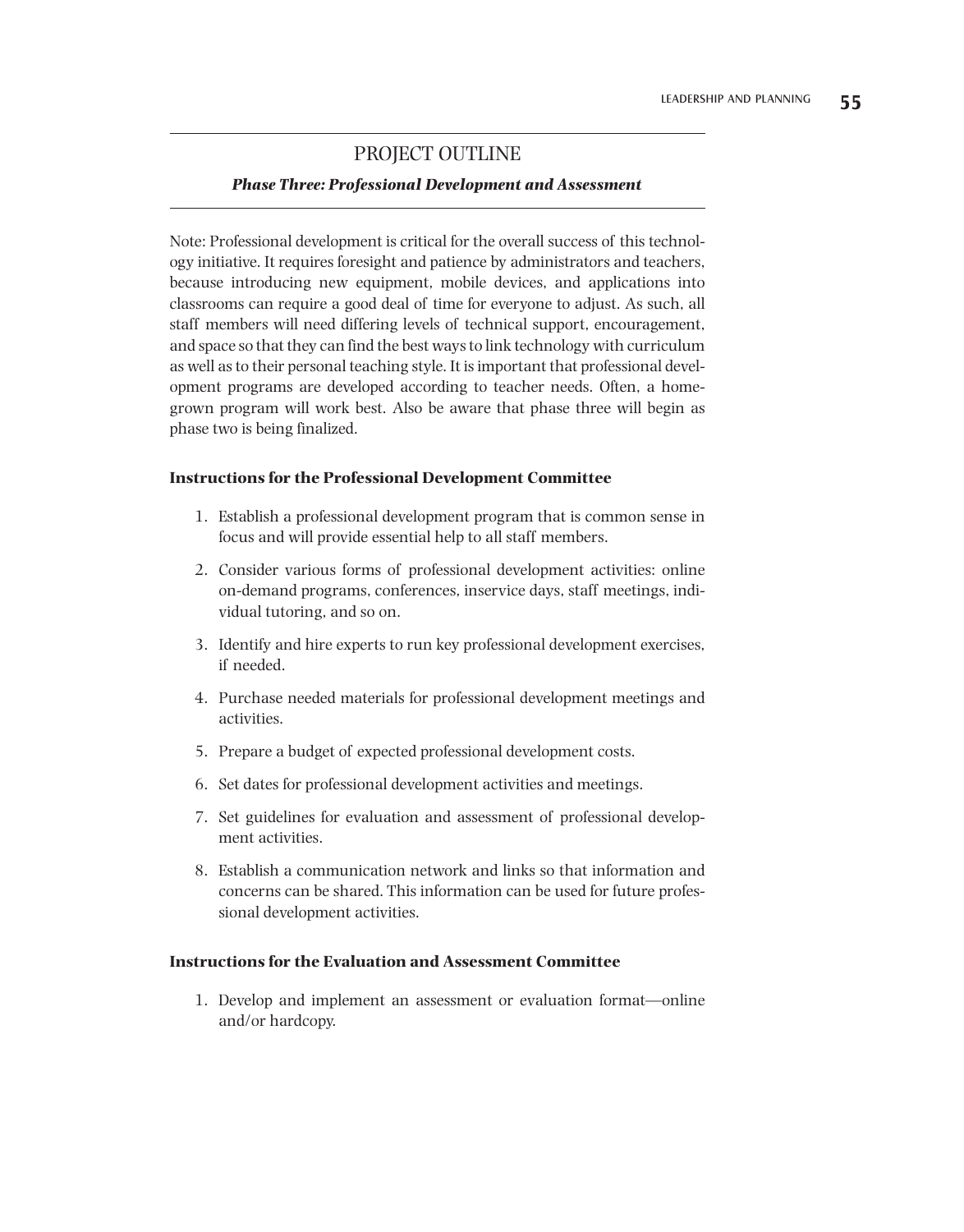- 2. Review summative and formative evaluation information and data to determine strengths and weaknesses and areas requiring alterations.
- 3. Make necessary alterations and continue evaluating the project.

Keep in perspective that precious time, significant sums of district money, and needless duplication of labor can be saved when channels of communication are open and responsibilities clearly outlined.

The project model will help school leaders develop the core elements necessary to implement this technology initiative. It is intended to help individuals focus on the specific needs of their school and to provide the framework necessary to construct a technology plan based on local contexts. Administrators can use the outline as a model, keeping the plans that are relevant and making changes to suit local needs and conditions when prudent to do so.

## **Yearly Plans**

When the overall three-phased process is finalized in a more specific form and placed on a timeline, it will help school administrators address the technology needs for a school or district.

| Calendar Outline |  |
|------------------|--|
|------------------|--|

#### **YEARLY PLANS**

When this overall, three-phased process is put in more specific form and placed on a timeline, it might look something like the following model:

#### **YEAR ONE: Phase One—Planning Phase**

| September | • Determine initial commitment to project.          |
|-----------|-----------------------------------------------------|
|           | • Form technology advisory committee.               |
|           | • Form project steering committee.                  |
| October   | • Develop project philosophy and mission statement. |
|           | • Create calendars for specific committee work.     |
|           | • Develop project benchmarks and indicators.        |
| November  | • Finalize goals and targets for project.           |
|           | • Carry out needs assessment.                       |
| December  | • Review relevant literature.                       |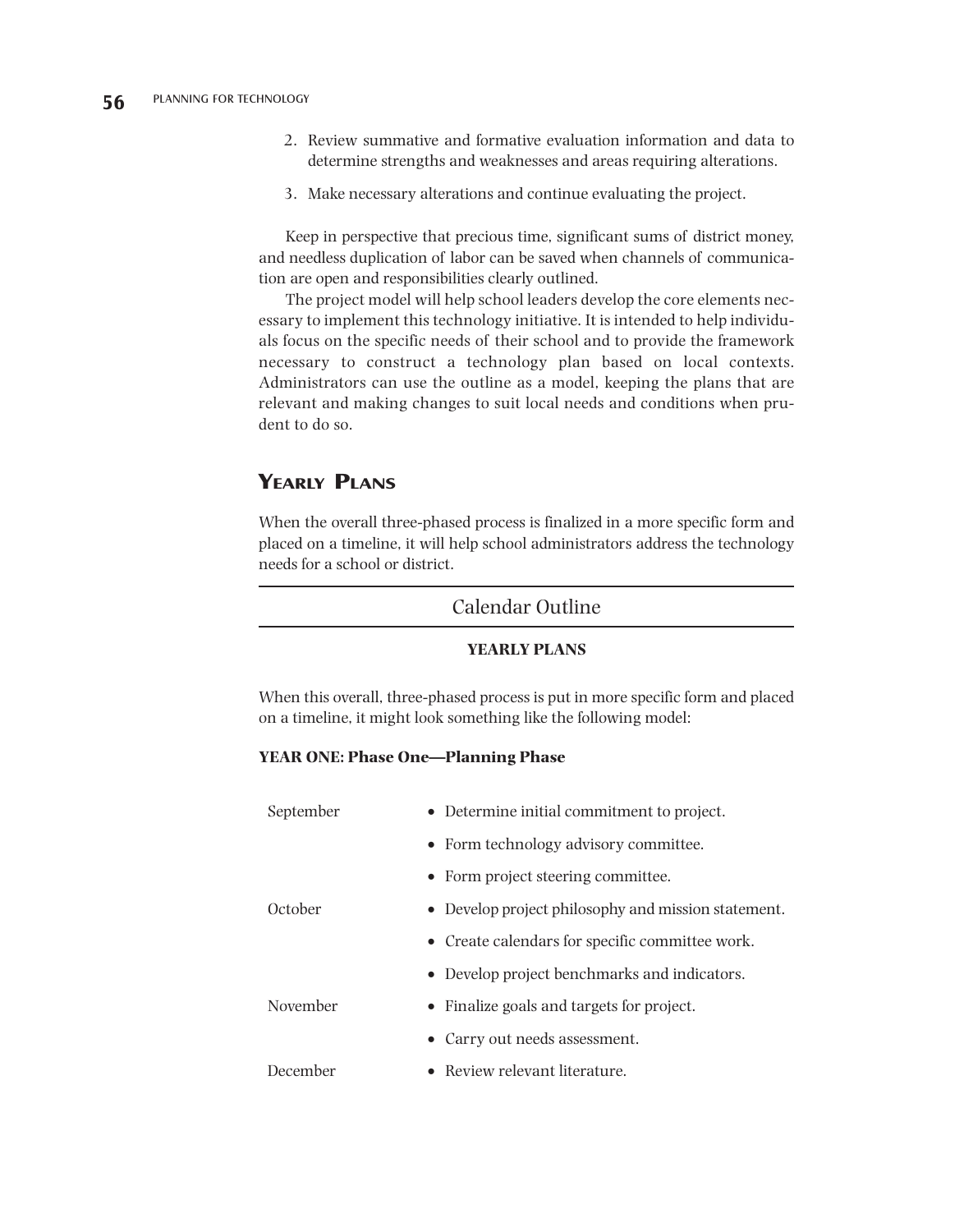| January  | • Analyze needs assessment data.                                                                                                                                                                                                          |
|----------|-------------------------------------------------------------------------------------------------------------------------------------------------------------------------------------------------------------------------------------------|
|          | • Disseminate information from literature review.                                                                                                                                                                                         |
|          | • Consider possible options available to coordina-<br>tors. (Look at such elements as hardware, soft-<br>ware, application programs, implementation<br>strategies, financing, professional development<br>strategies, and student needs.) |
| February | • Determine course of action based on available<br>options and needs assessment data.<br>• List needed materials and resources.                                                                                                           |

• Confirm and formalize school board commitment.

## **YEAR ONE CONTINUED: Phase Two—Implementation and Professional Development**

|             | • Establish leadership roles for implementation phase.               |
|-------------|----------------------------------------------------------------------|
|             | Fix calendar for implementation phase.                               |
|             | Plan public relations program.                                       |
| March       | • Meet with committees to discuss implementation<br>strategies.      |
|             | • Purchase hardware, software, applications, and<br>other materials. |
| April       | • Initiate professional development programs.                        |
|             | Continue public relations program.                                   |
| May         | Network and/or wireless installation finalized.                      |
| June-August | Complete installation and troubleshooting of system.                 |
|             | Finalize teacher inservice before classes begin.                     |
| September   | Continue with professional development activities.                   |
|             | Integrate new technology in instructional program.                   |
|             | Administrative monitoring of equipment and<br>programs begins.       |
| October and | • Public relations program continues.                                |
| November    | Ongoing help to teachers provided in various forms.                  |
| December    | Continue administrative monitoring of equipment<br>and programs.     |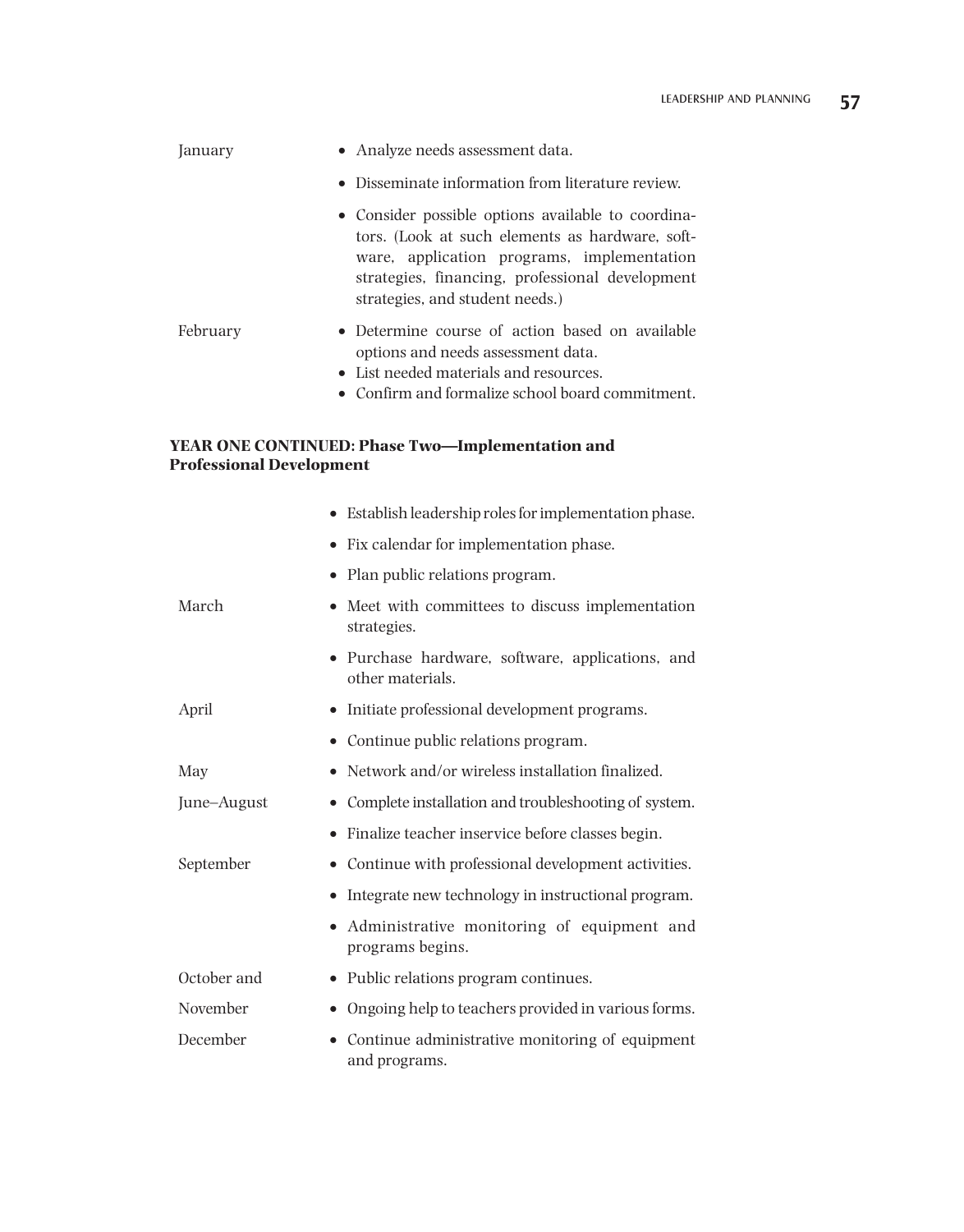#### **YEAR TWO: Phase Three—Evaluation**

| January   | • Begin formal project evaluation, which should<br>include                     |
|-----------|--------------------------------------------------------------------------------|
|           | • Reports from administrative monitoring from<br>September to December         |
|           | • Continuing administrative monitoring                                         |
|           | • Feedback from teachers                                                       |
|           | • Feedback from students                                                       |
|           | • Feedback from in-house technology experts                                    |
| February  | • Continue monitoring and gathering information.                               |
| March-May | • Complete formal evaluations.                                                 |
|           | • Make revisions according to information gathered<br>during evaluation phase. |

Note: Planning, implementation, and evaluation schedules are based on a 2-year calendar. Requirements for each month are noted above to simplify and structure the project. As illustrated above, planning and implementation should be completed in year one, with program implementation and evaluation continuing throughout the 2nd year. The professional development phase begins after the planning stage is completed and continues indefinitely.

This project outline will help school leaders develop the core elements necessary to implement a technology initiative. It is intended to assist individuals focus on the specific needs of a school or district as well as to provide the framework necessary to construct this technology plan based on local contexts. School leaders and coordinators can use the outline as a model, keeping the plans that are relevant and making changes to suit local needs and conditions when prudent to do so.

## **Future Challenges**

If schools are to thrive in the future, technology initiatives and implementation plans must be familiar to everyone—and adaptable enough to reflect situational change. With strong leadership and a vision of what is needed, as well as a solid technology plan in place, school leaders will be better able to build relevancy and create the connections needed to secure student learning. Moreover, if leaders learn to expect the unexpected, lead with wisdom, and stay current with the latest advances in educational technology—our schools will succeed long into the future.